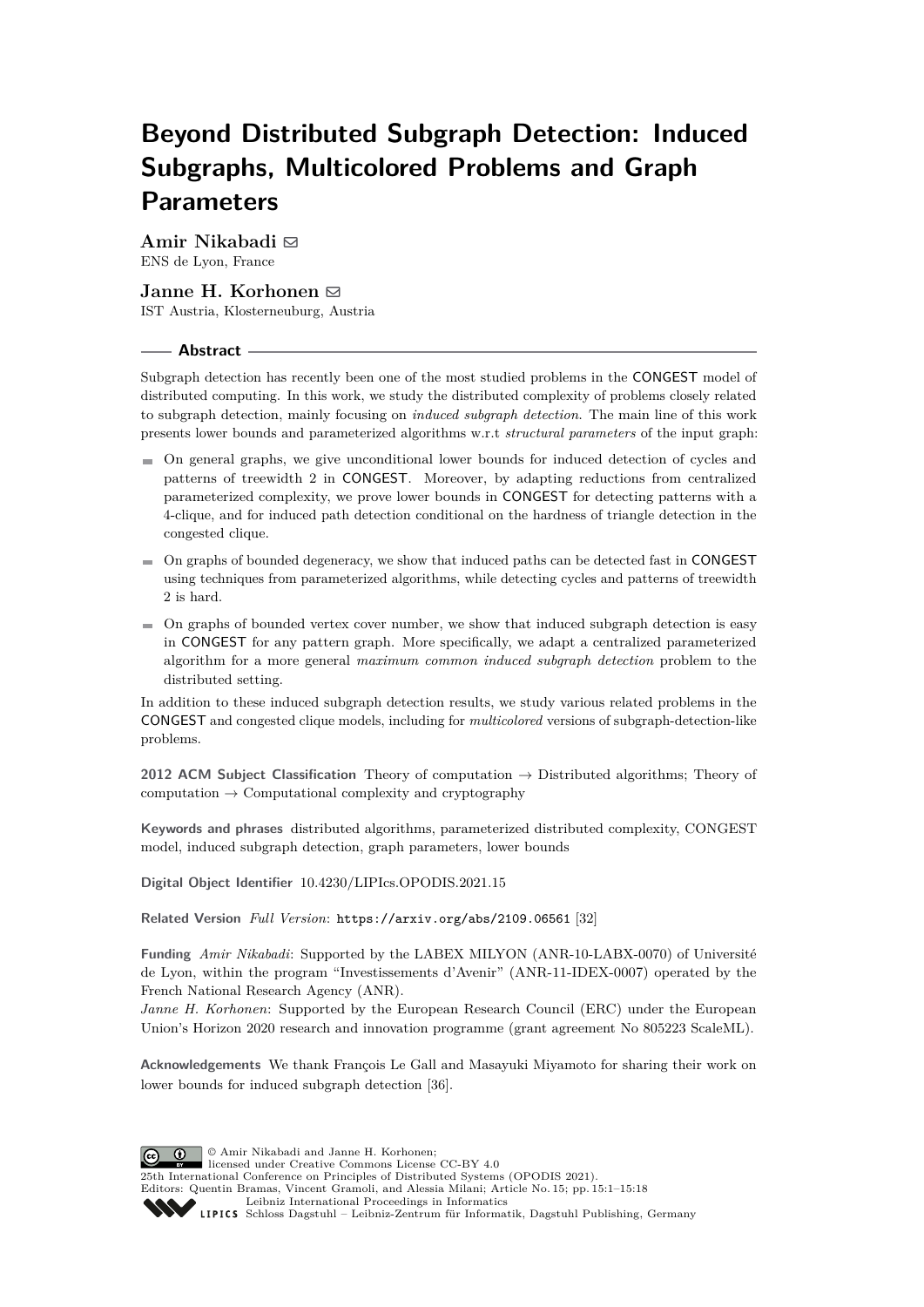#### **15:2 Beyond Distributed Subgraph Detection**

# **1 Introduction**

*Subgraph detection* is one of the most studied problems in the CONGEST and congested clique models of distributed computing [\[23,](#page-15-0) [16,](#page-15-1) [33,](#page-16-2) [25,](#page-15-2) [26,](#page-15-3) [29,](#page-15-4) [28,](#page-15-5) [15,](#page-15-6) [14\]](#page-15-7). The complexity of distributed subgraph detection is understood for many pattern graphs – for example, in the CONGEST model, tight bounds are known for *path* [\[33,](#page-16-2) [26\]](#page-15-3) and *odd cycle* detection [\[33,](#page-16-2) [25\]](#page-15-2), and it is known that pattern graphs requiring almost quadratic time exist [\[28\]](#page-15-5). However, unresolved questions remain about the exact complexity of, e.g., *triangle* detection in either CONGEST or congested clique, and *even cycle* detection in CONGEST.

In this work, we look at the closely related *induced subgraph detection* problem, which has so far not received any attention in the distributed setting. In particular, we aim to understand the complexity of induced subgraph detection for common pattern graphs, such as paths and cycles, as well as how the situation contrasts with the non-induced case. It is well known that in the centralized setting, induced subgraph detection is generally more difficult than non-induced subgraph detection, so one would expect that situation is the same also in the distributed setting.

# **1.1 Background and setting**

Before presenting our results, we start by discussing the wider context of distributed subgraph detection problems. As mentioned above, we work in the CONGEST and congested clique models of distributed computing, and use *G* and *n* to denote the input graph and the number number of nodes in the input graph, respectively.

In the paper, we mostly consider subgraph detection and induced subgraph detection problems; we are given a pattern graph *H* with *k* nodes, known to all nodes in *G*, and the task is to decide if the input graph  $G$  contains  $H$  as a subgraph or an induced subgraph; more precisely, any node *v* that is part of an admissible copy of *H* should report that the input is a yes-instance.

**Fixed-parameter tractability.** Subgraph and induced subgraph detection problems can be viewed as *parameterized problems*; such problems are studied in centralized setting under the field of *parameterized complexity* [\[20\]](#page-15-8). A parameterized problem is defined by the input and a problem parameter  $k$  – formally, a *(complexity) parameter*  $k$  is a mapping from the input instance to natural numbers. The basic question of centralized parameterized complexity is to understand which problems are *fixed-parameter tractable*, i.e. have algorithms with running time  $f(k)|x|^{O(1)}$ , where f is an arbitrary function and x is the binary encoding of the input instance. For example, *k*-cycle detection can be viewed as a parameterized problem.

Similarly, one can consider fixed-parameter tractability in the distributed setting. The strictest definition is to ask which problems have distributed algorithm where the running time depends only on the parameter *k* [\[43,](#page-16-3) [10\]](#page-14-0). However, this arguably does not capture all fixed-parameter tractability phenomena in distributed models – e.g. *k*-cycle detection cannot be solved in  $f(k)$  rounds for any function  $f$  in the CONGEST model.

A more general perspective is to ask what is the smallest function *T* such that a parameterized problem can be solved in  $f(k) \cdot T(n)$  rounds, for some function  $f: \mathbb{N} \to \mathbb{N}$ . Several results of this type are known for subgraph detection problems; for example, *k*-cycle detection can be solved in  $O(k2^k n)$  rounds in the CONGEST model [\[33,](#page-16-2) [26\]](#page-15-3), and in  $2^{O(k)}n^{0.158}$  rounds in the congested clique model [\[16\]](#page-15-1), though these bounds are not tight for *even-length* cycles [\[15,](#page-15-6) [28\]](#page-15-5).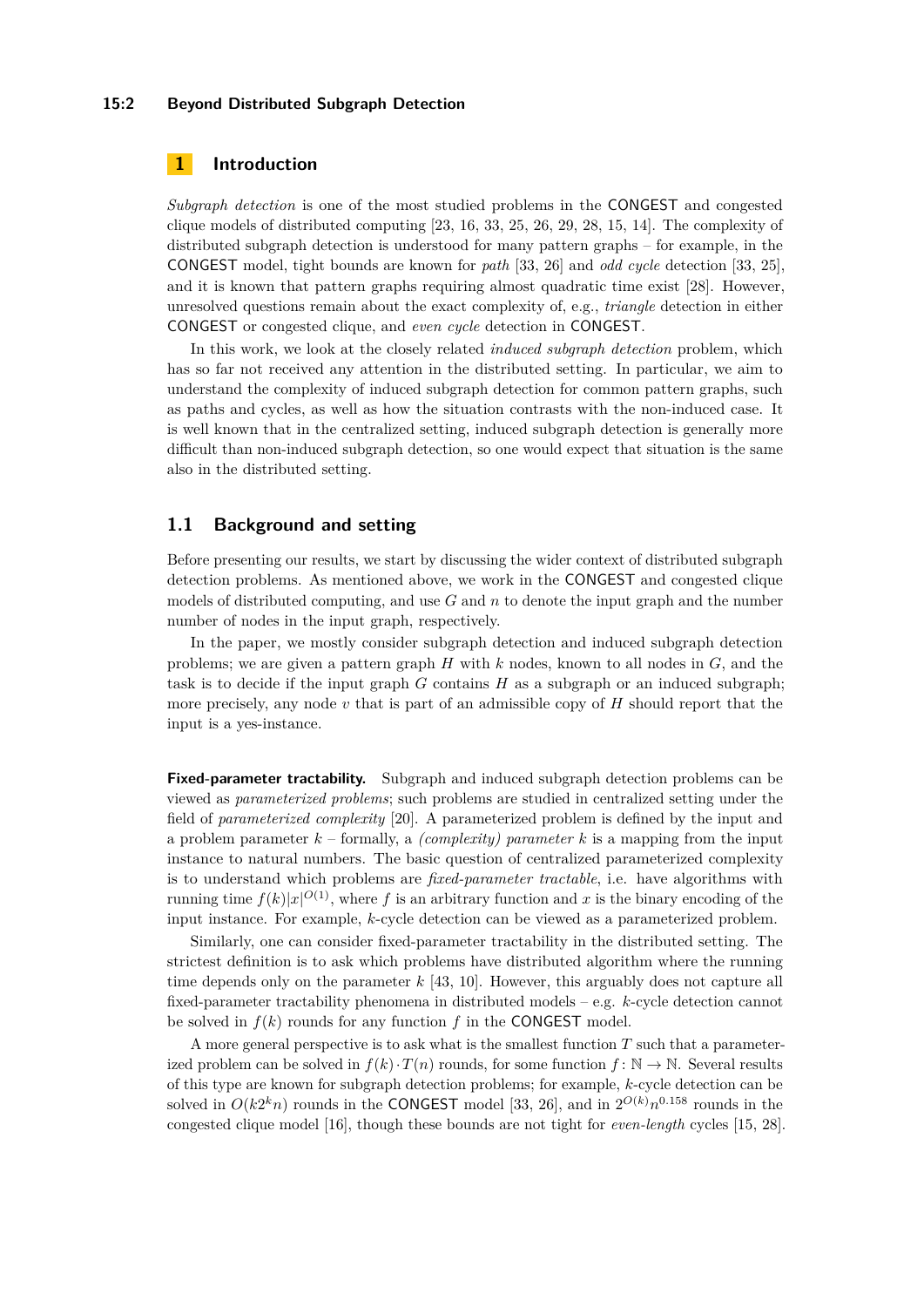**Parameters and graph structure.** For subgraph and induced subgraph detection problems, the natural complexity parameter is the number of nodes *k* in the pattern graph. However, parameterized complexity frequently studies other complexity parameters – for our purposes, the most relevant are structural graph parameters, in particular degeneracy  $d(G)$ , treewidth  $tw(G)$ , and vertex cover number  $\tau(G)$  (see Section [2](#page-6-0) for the precise definitions). While bounded degeneracy (equivalently, bounded arboricity) [\[7,](#page-14-1) [33,](#page-16-2) [8\]](#page-14-2) has been studied in the distributed setting, bounded treewidth and bounded vertex cover number less so.

Given a structural parameter *p*, we can consider the complexity of subgraph or induced subgraph detection parameterized either by the structural parameter  $p(G)$  of the input graph, or by the structural parameter  $p(H)$  of the pattern graph. Note that we have

 $d(G) \leq \text{tw}(G) \leq \tau(G)$ .

For parameters  $p_1$  and  $p_2$  with  $p_1(G) \leq p_2(G)$ , upper bounds w.r.t. parameter  $p_2$  imply upper bounds w.r.t. parameter  $p_1$ , and lower bounds w.r.t. parameter  $p_1$  imply lower bounds w.r.t. parameter  $p_2$ .

**Lower bounds and reductions.** The standard technique for proving unconditional CONGEST lower bounds is by reduction from communication complexity problems, most often using *families of lower bound graphs* [\[42,](#page-16-4) [25,](#page-15-2) [17,](#page-15-9) [1,](#page-14-3) [30,](#page-16-5) [21\]](#page-15-10) (see Section [2\)](#page-6-0). By contrast, reductions between problems are less useful in the CONGEST model, as the model can implement only very limited reductions efficiently.

However, there are still uses for reductions in distributed complexity theory, which we will apply in this work. First, in the congested clique, sub-polynomial round reductions can be used to establish relative complexities of problems [\[34\]](#page-16-6). Second, as noted by Bacrach et al. [\[6\]](#page-14-4), centralized reductions can be used to transform families of lower bound graphs for one problem into families of lower bound graphs for a second problem.

## **1.2 Results: induced subgraph detection on general graphs**

First, we consider the hardness of induced subgraph detection on general graphs. We show that for common pattern graphs, the induced version of the problem is at least as hard as the non-induced version, and in many cases harder.

**Unconditional lower bounds.** We start with unconditional lower bounds for induced subgraph detection in CONGEST; see Table [1](#page-3-0) for a summary of these results.

For cycles of length at least 6, we show that the induced cycle detection problem requires at least  $O(n/\log n)$  rounds in the CONGEST model. The result follows from a combination of the existing lower bound construction for odd-length cycles, and a new construction for induced even cycles. By comparison, the existing lower bounds for non-induced subgraph detection in CONGEST are  $\Omega(n^{1/2}/\log n)$  for even cycle detection [\[33\]](#page-16-2), and  $\Omega(n/\log n)$  for odd cycle detection excluding triangles [\[25\]](#page-15-2); it is also known that even cycles can be detected in  $O(n^{\delta})$  time, for  $\delta < 1$  that depends on the length of the cycle [\[28\]](#page-15-5).

We also prove that there are pattern graphs for which induced subgraph detection (and also non-induced detection) requires near-quadratic time in CONGEST, in similar spirit at the hard pattern graphs for non-induced subgraph detection presented by Fischer et al. [\[28\]](#page-15-5). Moreover, we show that these pattern graphs can be constructed to have treewidth 2; contrast this with the centralized setting, where low-treewidth patterns are easy to detect [\[5\]](#page-14-5).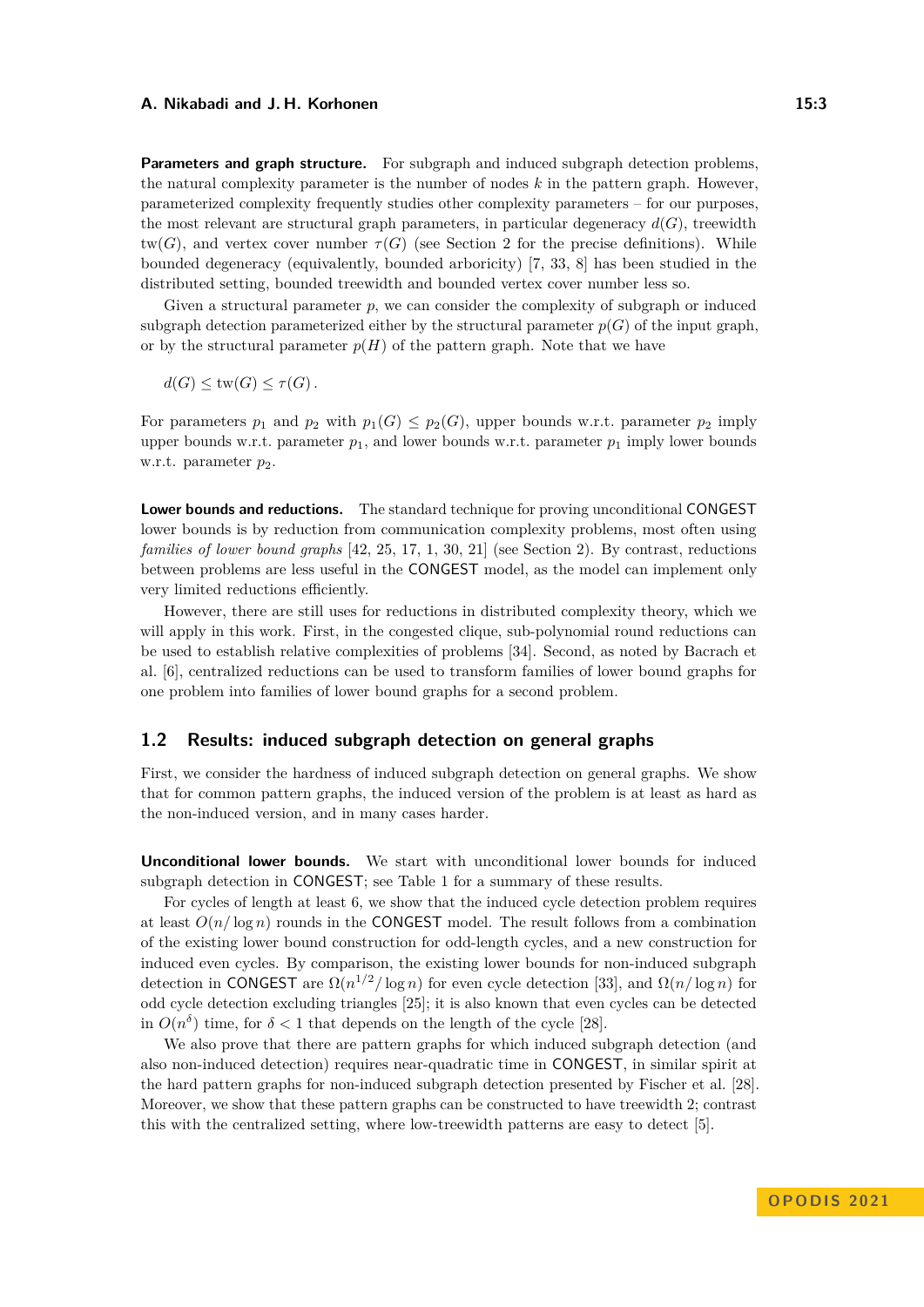#### **15:4 Beyond Distributed Subgraph Detection**

<span id="page-3-0"></span>**Table 1** Lower bounds on general graphs. Improved lower bounds of Le Gall and Miyamoto [\[36\]](#page-16-1) are independent and concurrent work (see main text.)

| Problem                                            | Bound                               |             |
|----------------------------------------------------|-------------------------------------|-------------|
| Induced 2k-cycle $(k > 3)$                         | $\Omega(n/\log n)$                  | Section 3.3 |
| Induced $H$ -detection                             |                                     |             |
| $\cdot$ any H with 4-clique                        | $\Omega(n^{1/2}/\log n)$            | Section 3.2 |
| $\cdot$ some H with $tw(H) = 2^{\dagger}$          | $\Omega(n^{2-\epsilon})$            | Section 3.4 |
| Multicolored k-cycle $(k > 4)$                     | $\Omega(n/\log n)$                  | Section 4.2 |
| Multicolored induced path of length $k (k \geq 6)$ | $\Omega(n/\log n)$                  | Section 4.2 |
| Induced k-cycle $(k \geq 4)$                       | $\Omega(n)$                         | [36]        |
| Induced k-cycle $(k \geq 8)$                       | $\tilde{\Omega}(n^{2-\Theta(1/k)})$ | [36]        |

<sup>†</sup>holds for any  $\varepsilon > 0$ , for some *H* that is chosen depending  $\varepsilon$ 

**Table 2** Bounds w.r.t. structural graph parameters. Results attributed to [\[33\]](#page-16-2) follow directly from the proofs in that work, but are not stated in that work for induced subgraphs.

| Problem                                                         | Bound                         |                            |                   |
|-----------------------------------------------------------------|-------------------------------|----------------------------|-------------------|
| Induced $k$ -tree <sup>†</sup>                                  | $2^{O(kd(G))}k^k + O(\log n)$ |                            | Section 5         |
| (Induced) $H$ -detection,<br>some H with $tw(H) = 2^{\ddagger}$ | $\Omega(n^{1-\varepsilon})$   | holds for $d(G) = 2$       | Section 5.2       |
| (Induced) k-cycle $(k > 6)$                                     | $\Omega(n^{1/2}/\log n)$      | holds for $d(G) = 2$       | $\left[33\right]$ |
| Induced 4-cycle                                                 | $O(d(G) + \log n)$            |                            | $[33]$            |
| Induced 5-cycle                                                 | $O(d(G)^2 + \log n)$          |                            | [33]              |
| <b>MCIS</b>                                                     | $2^{O(\tau^2)}$               | $\tau = \tau(G) + \tau(H)$ | Section 6         |
| Induced subgraph                                                | $QO((\tau(G)+k)^2)$           |                            | Section 6         |

† randomized algorithm, can be derandomized with extra assumptions and worse running time <sup>‡</sup>holds for any  $\varepsilon > 0$ , for some *H* that is chosen depending  $\varepsilon$ 

**Unconditional lower bounds: recent independent work.** After submitting this paper, we learned about the independent and concurrent work of Le Gall and Miyamoto [\[36\]](#page-16-1), which gives lower bounds for induced cycle detection and diamond listing. In particular, they show that detecting induced *k*-cycles requires  $\tilde{\Omega}(n)$  rounds for any  $k \geq 4$ , and  $\tilde{\Omega}(n^{2-\Theta(1/k)})$  rounds for any  $k \geq 8$ . These results subsume our lower bounds for induced cycle and treewidth-2 subgraph detection.

**Reductions.** Next, we turn our attention to conditional lower bounds for problems where standard CONGEST lower bound techniques do not immediately yield unconditional lower bounds. See Figure [1](#page-5-0) for a summary of these results.

We adapt a centralized reduction of Dalirrooyfard et al. [\[22\]](#page-15-11) between clique and independent set detection and induced subgraph detection. Specifically, they show that detecting an induced subgraph *H* that contains a *k*-clique (*k*-independent set) is as hard detecting *k*-clique (*k*-independent set, resp.). We show that this reduction can also be implemented in the congested clique model.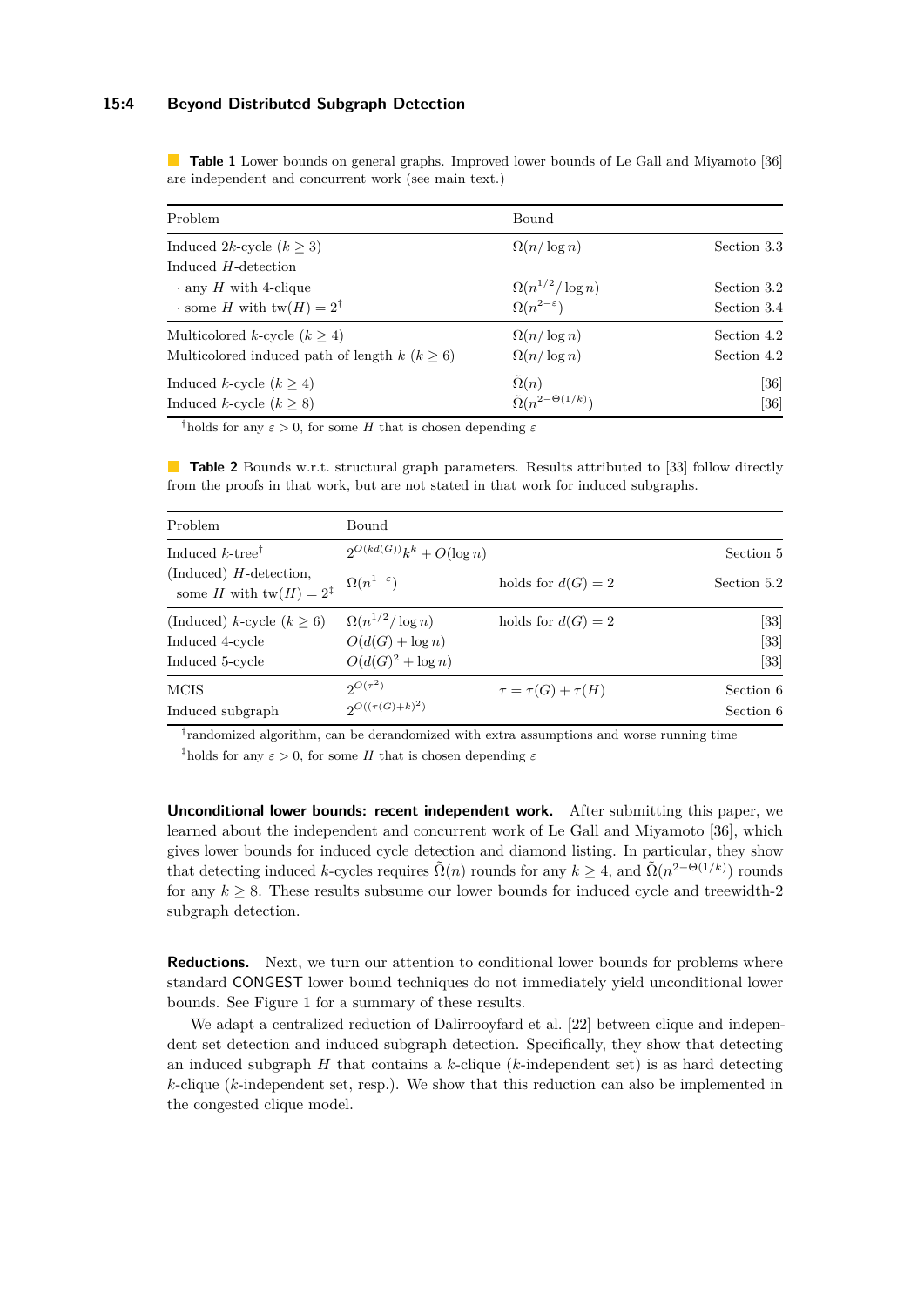It follows that detecting induced paths of length at least 5 in either the CONGEST or congested clique model is at least as hard *triangle detection* in the congested clique model, and more generally, detecting paths of length at least 2*k* −1 in CONGEST or congested clique is as hard as detecting *k*-cliques in the congested clique. By comparison, the best known upper bounds in the congested clique are  $O(n^{0.158})$  for triangle detection [\[16\]](#page-15-1), and  $O(n^{1-1/k})$ for *k*-clique detection [\[23\]](#page-15-0); while no lower bounds for the congested clique model are known, improving over the  $O(n^{0.158})$ -round matrix multiplication based triangle detection would have major implications for distributed algorithms. However, it is worth noting that induced paths of length 2 can be detected in  $O(1)$  rounds in CONGEST, in contrast to triangles (see Appendix [A\)](#page-16-7).

Moreover, the reduction allows us to lift the  $\Omega(n^{1/2}/\log n)$  CONGEST lower bound of Czumaj and Konrad [\[21\]](#page-15-10) for 4-clique detection to induced and non-induced detection of any pattern graph *H* that contains a 4-clique.

**Multicolored problems.** Finally, we consider *multicolored* versions of subgraph detection tasks. In multicolored (induced) *H*-detection, we are given a labelling of the input graph *G* with *k* colors, and the task is to find a (induced) copy of *H* that contains exactly one node of each color. Multicolored versions of problems have proven to be useful starting points for reductions in fixed-parameter complexity, and algorithms for a multicolored version of a problem can often be turned into an algorithm for the standard version via color-coding [\[5\]](#page-14-5).

We observe that multicolored versions of *k*-clique and *k*-independent set are closely related to their standard versions in the distributed setting, by adapting the simple centralized reductions to distributed setting (see Figure [1\)](#page-5-0). We then prove unconditional lower bounds of  $\Omega(n/\log n)$  in CONGEST for multicolored versions of *k*-cycle detection, for  $k \geq 4$ , and for detection of induced paths of length  $k$ , for  $k \geq 6$ . These results imply that color-coding algorithms cannot be used directly to improve the state of the art for these problems – for comparison, note that *k*-cycle detection can be solved in CONGEST in  $o(n/\log n)$  rounds for even *k*, non-induced multicolored paths can be detected in *O*(1) round in CONGEST, and we have no unconditional lower bounds for induced path detection.

# **1.3 Results: induced subgraph detection with structural parameters**

Next, we consider subgraph and induced subgraph detection tasks w.r.t. structural graph parameters. We focus on the degeneracy  $d(G)$  and the vertex cover number  $\tau(G)$  of the input graph as the parameters in this section. See Table [2](#page-3-0) for a summary of the results.

**Bounded degeneracy.** We show that induced subgraph detection for any *tree* on *k* nodes can be solved in time  $2^{O(kd(G))}k^k + O(\log n)$  rounds in CONGEST. As with the prior results on non-induced path, tree and cycle detection algorithms in CONGEST, this upper bound is based on centralized fixed-parameter algorithms, in this case using color-coding and random separation techniques [\[4,](#page-14-6) [13\]](#page-14-7).

On the lower bounds side, we show that there are treewidth 2 pattern graphs that require near-linear time to detect as induced and non-induced subgraphs in CONGEST on input graphs of degeneracy  $d(G) = 2$ , via a slight modification of the proof for the general case discussed above. Note that any fixed pattern graph can be detected in  $O(n)$  rounds when degeneracy is bounded, by having all nodes gather their distance-*k* neighborhood.

For cycles, we note that results of Korhonen and Rybicki [\[33\]](#page-16-2) can be easily seen to imply that detecting induced *k*-cycles for  $k \geq 6$  requires at least  $\Omega(n^{1/2}/\log n)$  rounds to detect in CONGEST on graphs of degeneracy  $d(G) = 2$ , as well as that induced 4-cycles can be detected in  $O(d(G) + \log n)$  rounds, and induced 5-cycles in  $O(d(G)^2 + \log n)$  rounds.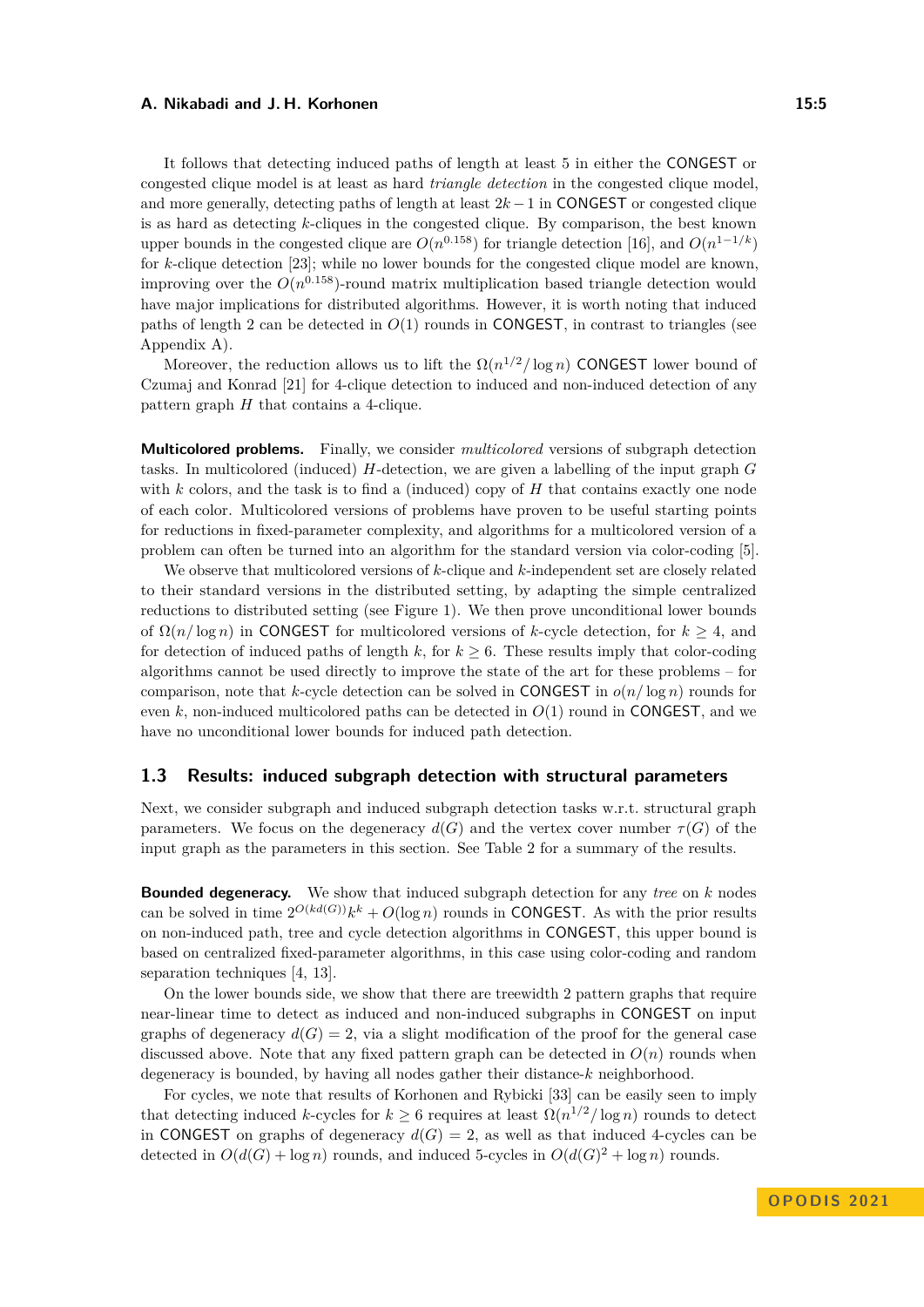#### **15:6 Beyond Distributed Subgraph Detection**

<span id="page-5-0"></span>

**Figure 1** Relationships between problems in CONGEST and congested clique. Results hold for any sufficiently large constant *k*. *Upper bound* indicates an  $\tilde{O}(n^{\delta})$  round algorithm for the problem for specified *δ*; *lower bound family* indicates that there is a lower bound family giving  $\tilde{\Omega}(n^{\delta})$  lower bound for the problem for specified  $\delta$ ; *algorithmic reduction* from  $P_1$  to  $P_2$  indicates that an algorithm solving  $P_2$  in  $O(n^{\delta})$  rounds implies the existence of an algorithm solving  $P_1$  in  $\tilde{O}(n^{\delta})$  rounds, for any  $\delta > 0$ , and *lower bound reduction* from  $P_1$  to  $P_2$  indicates that a lower bound family giving  $\Omega(n^{\delta})$  lower bound for  $P_1$  implies the existence of a lower bound family giving  $\tilde{\Omega}(n^{\delta})$  lower bound for  $P_2$  for any  $\delta > 0$ . Notation  $\tilde{O}$  and  $\tilde{\Omega}$  hides polylogarithmic factors in *n*, as well as factors only depending on *k*, as we assume *k* to be constant.

**Bounded vertex cover number.** For a more restrictive parameter than degeneracy, we consider induced subgraph detection parameterized by the vertex cover number  $\tau(G)$  of the input graph. More precisely, we show a more general problem of *maximum common induced subgraph* (*MCIS*) can be solved fast; in this problem, we are given two graphs  $G = (V_G, E_G)$ and  $H = (V_H, E_H)$  as input, and the task is to find the maximum-size graph  $G^*$  such that *G*<sup>∗</sup> appears as induced subgraph of both *G* and *H*. In the distributed setting, we assume that *G* is the input graph, and the second graph *H* is known to every node.

In more detail, we show that a centralized branching algorithm from MCIS of Abu-Khzam et al. [\[3\]](#page-14-8) can be implemented in  $2^{O((\tau(G)+\tau H)^2)}$  rounds, i.e. without dependence on *n*, in the CONGEST model. This immediately implies that induced subgraph detection for any pattern graph *H* on *k* nodes can also be solved in  $2^{O((\tau(G)+k)^2)}$  rounds.

### **1.4 Additional related work**

**Centralized subgraph and induced subgraph detection.** Subgraph detection has been widely studied in the centralized parameterized setting. Fixed-parameter algorithms, parameterized by the number of nodes *k* of the pattern graph, are known for example for paths [\[38,](#page-16-8) [5,](#page-14-5) [45,](#page-16-9) [11\]](#page-14-9), trees [\[5\]](#page-14-5), even cycles [\[46\]](#page-16-10), odd cycles [\[5\]](#page-14-5), and patterns of constant treewidth [\[5\]](#page-14-5). By contrast, *k*-clique detection is known to be W[1]-hard, suggesting that it does not have a fixed-parameter algorithm [\[24\]](#page-15-12).

Induced subgraph detection, on the other hand, is W[1]-hard even for paths of length *k* [\[19\]](#page-15-13). Any induced or non-induced subgraph on *k* nodes can be detected in  $n^{\omega k/3+O(1)}$  time, where *ω <* 2*.*3729 is the matrix multiplication exponent, due to a classical result of Nešetřil and Poljak [\[39\]](#page-16-11).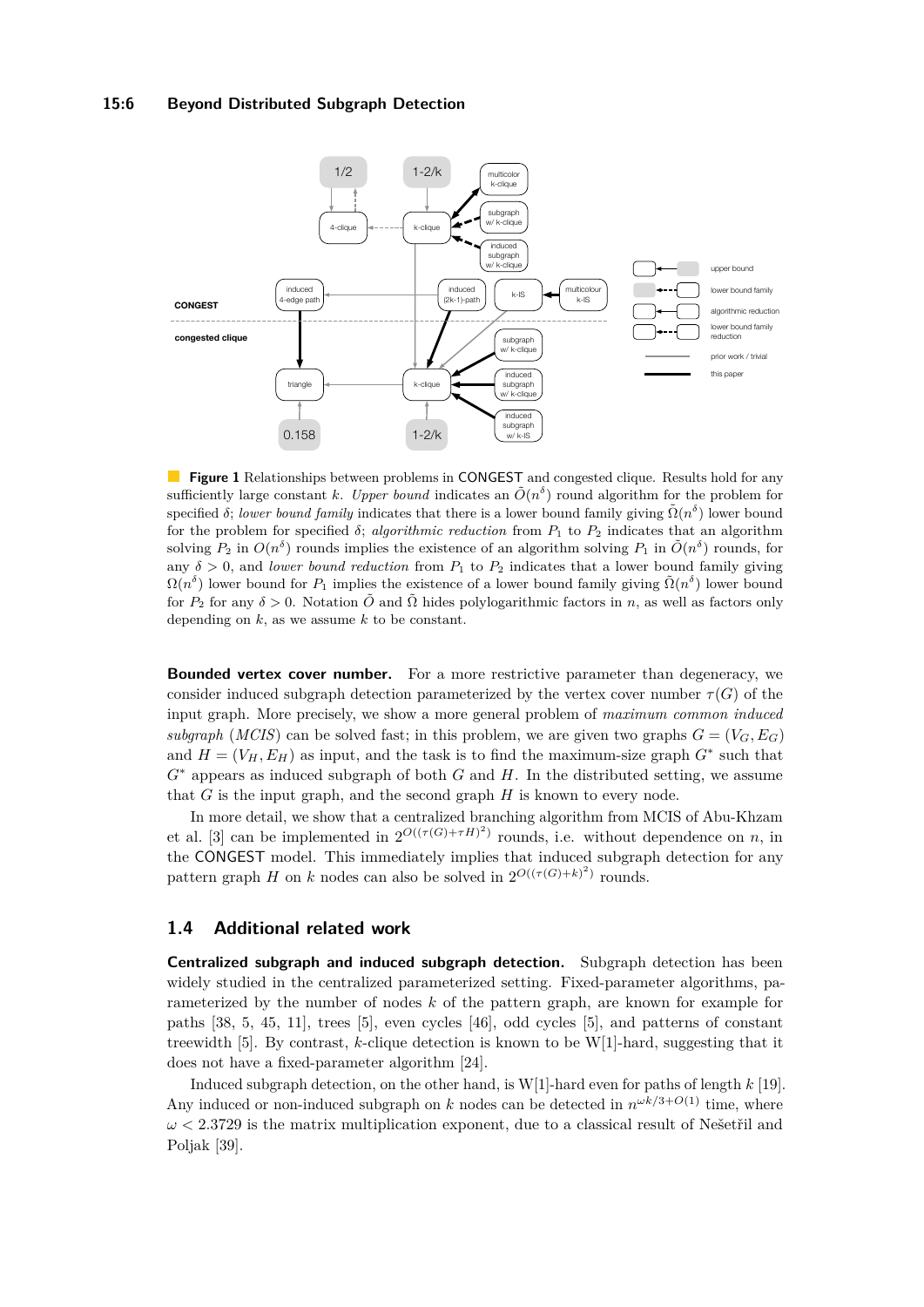**Distributed subgraph detection.** As mentioned above, distributed subgraph detection has also received attention in the distributed setting recently. In CONGEST, non-trivial upper bounds are known e.g. for path and tree detection [\[33,](#page-16-2) [26\]](#page-15-3), cycle detection [\[29,](#page-15-4) [33,](#page-16-2) [28\]](#page-15-5) and clique detection [\[14\]](#page-15-7). Likewise, lower bounds have been studied for cycle detection [\[25,](#page-15-2) [33\]](#page-16-2) and cliques [\[21\]](#page-15-10), and pattern graphs requiring near-quadratic time are known to exist [\[28\]](#page-15-5). Triangle detection remains a particularly interesting open question––the best known upper bound is  $n^{1/3+o(1)}$  rounds [\[18\]](#page-15-14), but no lower bounds are known.

In the congested clique, triangles can be detected in  $O(n^{0.158})$  rounds and odd *k*-cycles in  $2^{O(k)}n^{0.158}$  rounds using fast matrix multiplication [\[16\]](#page-15-1). Even cycles can be detected even faster, in  $O(k^2)$  rounds for  $k = O(\log n)$  [\[15\]](#page-15-6). Moreover, any induced or non-induced subgraph detection for *k*-node patterns can be solved in *O*(*n* <sup>1</sup>−2*/k*) rounds in congested clique [\[23\]](#page-15-0).

**Distributed parameterized complexity.** Parameterized distributed algorithms have appeared implicitly in many of the above-mentioned subgraph detection works, and recently Ben-Basat et al. [\[10\]](#page-14-0) and Siebertz and Vigny [\[43\]](#page-16-3) have explicitly studied aspects of distributed parameterized complexity. In terms of structural parameters, *maximum degree* is a standard parameter in distributed setting, and algorithms parameterized degeneracy has been studied for various problems and models [\[9,](#page-14-10) [7,](#page-14-1) [31\]](#page-16-12). Recently, Li [\[37\]](#page-16-13) has show that the treewidth of the input graph can be approximated in  $O(D)$  rounds in CONGEST, and many classical optimization problems that are fixed-parameter tractable w.r.t. treewidth can be solved in  $\tilde{O}(\text{tw}(G)^{O(\text{tw}(G))}D)$  rounds in CONGEST, where  $\tilde{O}$  hides polylogarithmic factors in *n*.

# <span id="page-6-0"></span>**2 Preliminaries**

**Degeneracy.** A graph *G* is called *d*-*degenerate* if every induced subgraph of *G* has a vertex of degree at most *d*. The minimum number *d* for which *G* is *d*-*generate* is called *degeneracy* of  $G$ , denoted by  $d(G)$ . It is easy to see that every *d*-degenerate graph admits an acyclic orientation such that the out-degree of each vertex is at most *d*.

**Vertex cover number.** A *vertex cover* of *G* is a subset of vertices  $S \subseteq V(G)$  such that every edge in  $E(G)$  is incident with at least one vertex in *S*. The *vertex cover number*  $\tau(G)$  of *G* is the minimum size of a vertex cover of *G*.

**Treewidth.** A *tree decomposition* of a graph  $G = (V, E)$  is a pair  $(\mathcal{X}, T)$ , where  $\mathcal{X} =$  $\{X_1, X_2, \ldots, X_m\}$  is a collection of subsets of *V* and *T* is a tree on  $\{1, 2, \ldots, m\}$ , such that **1.**  $\bigcup_{i=1}^{m} X_i = V$ ,

2. for all edges  $e \in E$  there exist *i* with  $e \subseteq X_i$ 

**3.** for all *i*, *j* and *k*, if *j* is on the (unique) path from *i* to *k* in *T*, then  $X_i \cap X_k \subseteq X_j$ .

The *width* of a tree-decomposition  $(\mathfrak{X}, T)$  is defined as  $\max_i |X_i| - 1$ . The *treewidth* of a graph *G* is the minimum width over all possible tree decompositions of *G*. Connected graphs of treewidth 1 are trees, and connected graphs of treewidth 2 are *series-parallel graphs* (see e.g. [\[12\]](#page-14-11).)

**Lower bound families.** For unconditional lower bounds in the CONGEST model, we use the standard framework of reducing from two-party communication complexity. Let  $f: \{0,1\}^{2k} \rightarrow$  ${0,1}$  be a Boolean function. In the two-party communication game on  $f$ , there are two players who receive a private  $k$ -bit string  $x_0$  and  $x_1$  as input, and the task is to have at least one of the players compute  $f(x) = f(x_0, x_1)$ .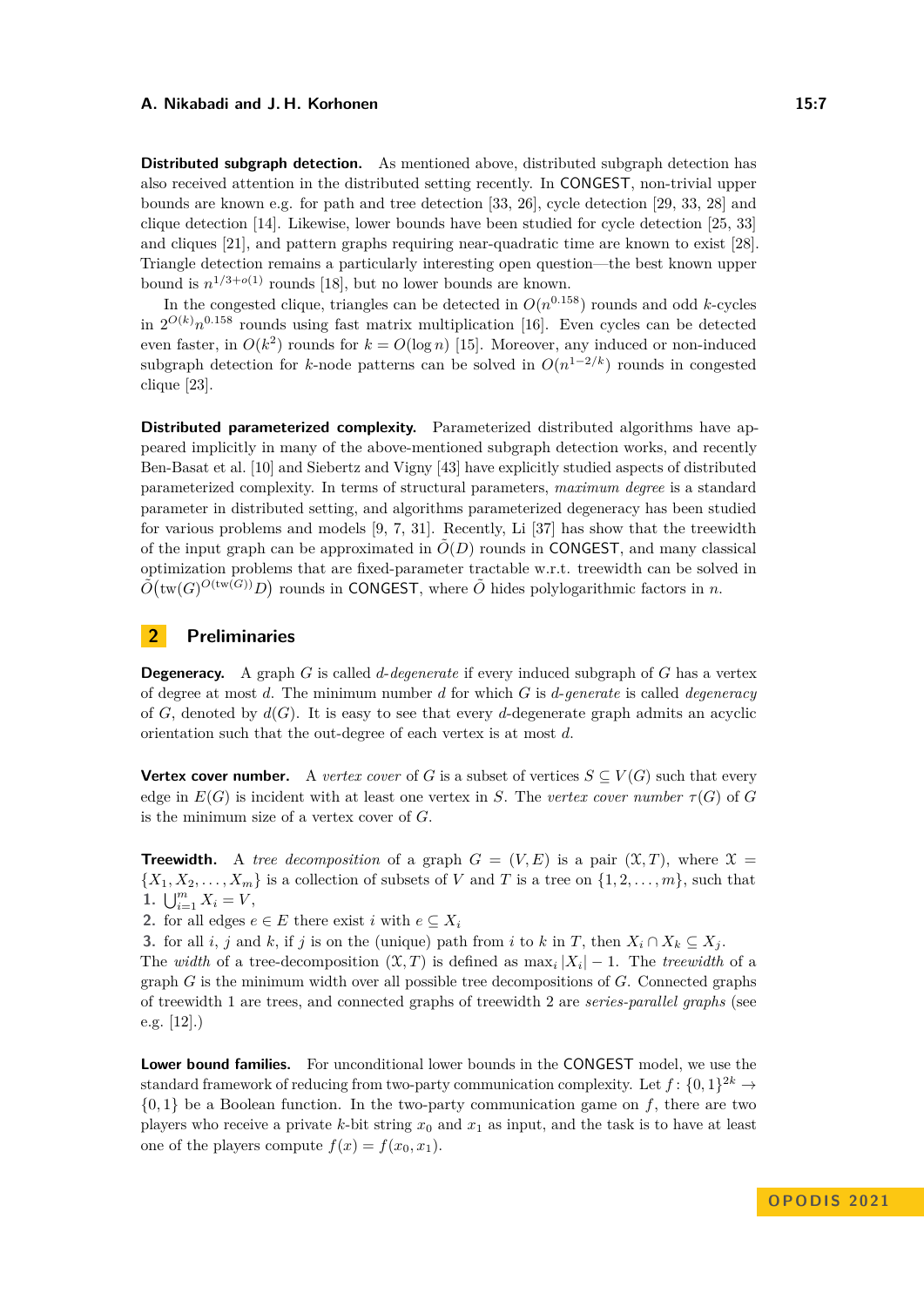The template for these reductions is captured by *families of lower bound graphs*:

▶ **Definition 1** (e.g. [\[25,](#page-15-2) [30,](#page-16-5) [1\]](#page-14-3)). Let  $f_n$ :  $\{0,1\}^{2k(n)}$  →  $\{0,1\}$  and  $C$ :  $\mathbb{N}$  →  $\mathbb{N}$  be functions and  $\Pi$  *a graph predicate. Suppose there is*  $n_0$  *such that for any*  $n \geq n_0$  *and all*  $x_0, x_1 \in \{0, 1\}^{k(n)}$ *there exists a (weighted) graph*  $G(n, x_0, x_1)$  *satisfying the following properties:* 

**1.**  $G(n, x_0, x_1)$  *satisfies*  $\Pi$  *if and only if*  $f_n(x_0, x_1) = 1$ *,* 

- **2.**  $G(n, x_0, x_1) = (V_0 \cup V_1, E_0 \cup E_1 \cup S)$ , where
	- **a.**  $V_0$  *and*  $V_1$  *are disjoint and*  $|V_0 \cup V_1| = n$ *,*
	- **b.**  $E_i \subseteq V_i \times V_i$  for  $i \in \{0, 1\}$ ,
	- **c.** *S* ⊆ *V*<sub>0</sub> × *V*<sub>1</sub> *is a cut and has size at least*  $C(n)$ *, and*

**d.** subgraph  $G_i = (V_i, E_i)$  only depends on i, n and  $x_i$ , i.e.,  $G_i = G_i(n, x_i)$ .

*We then say that*  $\mathcal{F} = (\mathcal{G}(n))_{n \in I}$  *is a family of lower bound graphs, where* 

$$
\mathcal{G}(n) = \{ G(n, x_0, x_1) \colon x_0, x_1 \in \{0, 1\}^{k(n)} \}.
$$

*Deterministic communication complexity*  $CC(f)$  of a function f is the maximum number of bits the two players need to exchange in the worst case, over all deterministic protocols and input strings, in order to compute  $f(x_0, x_1)$ . *Randomized communication complexity*  $RCC(f)$  is the worst-case complexity of protocols which compute f with probability at least 2*/*3 on all inputs.

<span id="page-7-0"></span> $\triangleright$  **Theorem 2** (e.g. [\[25,](#page-15-2) [30,](#page-16-5) [1\]](#page-14-3)). Let F be a family of lower bound graphs. Any algorithm  $deciding \Pi$  *on a graph family*  $H$  *containing*  $\bigcup G(n)$  *for all*  $n \geq n_0$  *in the* CONGEST *model with bandwidth*  $b(n)$  *needs*  $\Omega$  ( $CC(f_n)/C(n)b(n)$ ) *and*  $\Omega$  ( $RCC(f_n)/C(n)b(n)$ ) *deterministic and randomized rounds, respectively.*

We reduce from the two-player *set disjointness* function  $DISJ_n: \{0,1\}^{2n} \to \{0,1\}$ , defined as  $DISJ_n(x_0, x_1) = 0$  if and only there is  $i \in [n]$  such that  $x_0(i) = x_1(i) = 1$ . The communication complexity of set disjointness is  $CC(DISJ_n) = \Omega(n)$  and  $RCC(DISJ_n) =$  $Ω(n)$  [\[35,](#page-16-14) [41\]](#page-16-15).

# **3 Induced subgraph detection on general graphs**

#### **3.1 Patterns with cliques and independent sets: framework**

For the complexity results on detecting pattern graphs that contain large independent sets or clique, we borrow the centralized reduction of of Dalirrooyfard et al. [\[22\]](#page-15-11). We present the reduction here in full, as we will need to analyze its implementation in distributed setting.

We will start from instance *G* of *s*-clique detection. The reduction will transform *G* into an instance of (induced) *H*-detection, where the pattern graph *H* contains a clique of size *s*, while increasing the number of nodes by a small factor. We first need the following definition:

▶ **Definition 3** ([\[22\]](#page-15-11)). Let  $G = (V, E)$  be a graph. A family  $C ⊆ 2<sup>V</sup>$  is an *s*-clique cover *if* 

**1.** *for each s*-*clique K in G, there is*  $a \text{ } C \in \mathcal{C}$  *that contains the nodes of K, and* 

**2.** *the induced subgraph*  $G[C]$  *is s-colorable for each*  $C \in \mathcal{C}$ *.* 

*We say that* C *is a* minimum *s*-clique cover *if all s-clique covers of G have at least* |C| *sets.*

Note that if C is a minimum *s*-clique cover, all induced subgraphs  $G[C]$  for  $C \in \mathcal{C}$  contain an *s*-clique, and thus require exactly *s* colors to color.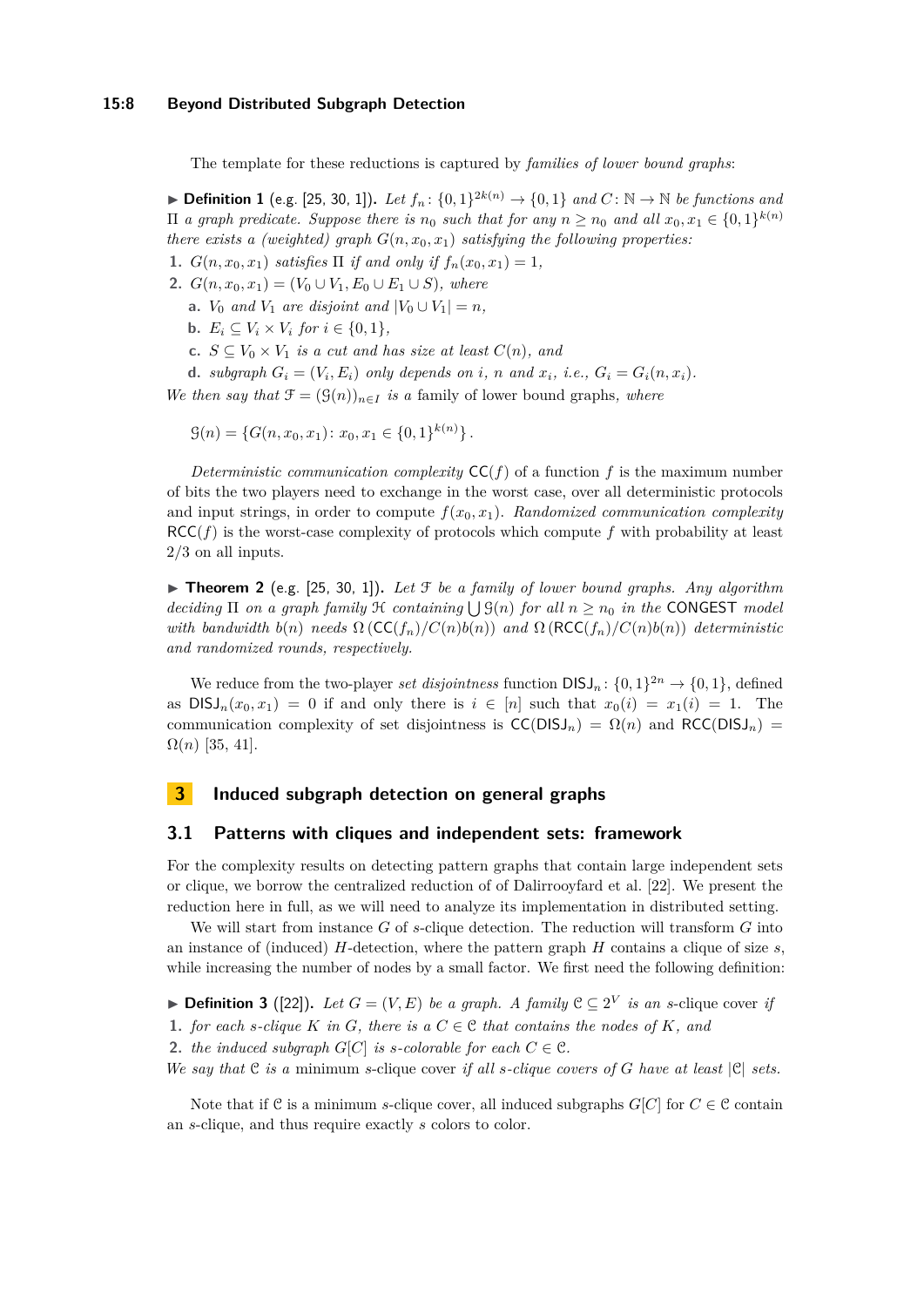**Reduction overview.** Let  $G = (V_G, E_G)$  be the original graph and let  $H = (V_H, E_H)$  be the pattern graph. Let  $\mathcal{C} = \{C_1, C_2, \ldots, C_t\}$  be a minimum *s*-clique cover of *H*. We construct a graph *G*<sup>∗</sup> as from the input graph *G* follows:

- 1. The node set  $V_{G^*}$  of  $G^*$  consists of the following nodes:
	- **a.** For each  $i \in C_1$ , there is a copy  $V_{G,i} = V_G \times \{i\}$  of the node set of *G*.
	- **b.** For each  $j \in V_H \setminus C_1$ , there is a copy  $j^*$  of the node  $j$  in  $G^*$ .
- **2.** The edge set of  $G^*$  is defined by the following rules:
	- **a.** Each *VG,i* is an independent set.
	- **b.** For each  $i, j \in C_1$  and  $v, u \in V_G$ , we add edge between  $(v, i)$  and  $(u, j)$  if both  $\{i, j\} \in E_H$  and  $\{v, u\} \in E_G$ .
	- **c.** For each *i* ∈ *C*<sub>1</sub> and *j* ∈ *V<sub>H</sub>*  $\setminus$  *C*<sub>1</sub> with {*i, j*} ∈ *E<sub>H</sub>*, we add edges between *j*<sup>\*</sup> and all nodes  $(v, i)$  for  $v \in V_G$ .
	- **d.** For each  $i, j \in V_H \setminus C_1$  with  $\{i, j\} \in E_H$ , we add edge between  $i^*$  and  $j^*$ .

Note that the graph  $G^*$  has  $sn + |V_H|$  nodes.

▶ **Lemma 4** ([\[22\]](#page-15-11)). *If G has an s-clique, then*  $G^*$  *has*  $H$  *as an induced subgraph, and if*  $G^*$ *has*  $H$  *as a subgraph, then*  $G$  *has an s-clique.* ( $\triangleright$  See full version.)

## **3.2 Patterns with cliques and independent sets: implications**

**Implementing the reduction in the congested clique.** Let *H* be a pattern graph on *k* nodes containing an *s*-clique. We now show that the reduction we gave above can be implemented efficiently in the congested clique model.

Assume we have algorithm A for (induced) H-detection running in  $O(n^{\delta})$  rounds in the congested clique. We now show that we can implement the above reduction in the congested clique to obtain an algorithm for detecting an *s*-clique, as follows:

- **1.** Each node  $v \in V_G$  simulates nodes  $(v, i)$  for  $i \in C_1$ , as well as one node from  $V_H$ .
- **2.** Since the incident edges of  $(v, i)$  for  $i \in C_1$  and nodes in  $V_H \setminus C_1$  in  $G^*$  only depend on the pattern graph  $H$  and on the edges incident to  $v$  in  $G$ , node  $v$  can construct the inputs of its simulated nodes locally.
- **3.** Nodes then simulate the execution of A on a congested clique with  $O(sn + k) = O(kn)$ nodes. The running time of A on the simulated instance is  $O((kn)^{\delta})$ , and the simulation incurs additional overhead of  $O(k^2)$ , for a total running time of  $O(k^{2\delta}n^{\delta})$ .

Thus, we obtain the following:

 $\triangleright$  **Theorem 5.** Let *H* be a pattern graph with *k* nodes that has a clique of size *s*. Then if we *can solve H*-detection or induced *H*-detection in the congested clique model in  $O(n^{\delta})$  rounds, *we can find an s-clique in the congested clique in*  $O(k^{2\delta} n^{\delta})$  *rounds.* 

As an immediate corollary, we obtain a similar hardness result for induced subgraph detection for pattern graphs with large independent set, by observing that we can simply complement the pattern and input graphs. Note that this version only applies for *induced* subgraph detection.

<span id="page-8-0"></span> $\triangleright$  **Corollary 6.** Let H be a pattern graph with k nodes that has an independent set of size *s*. *Then if we can solve induced H-detection in the congested clique model in*  $O(n^{\delta})$  *rounds, we can find an s-clique in the congested clique in*  $O(k^{2\delta} n^{\delta})$  *rounds.*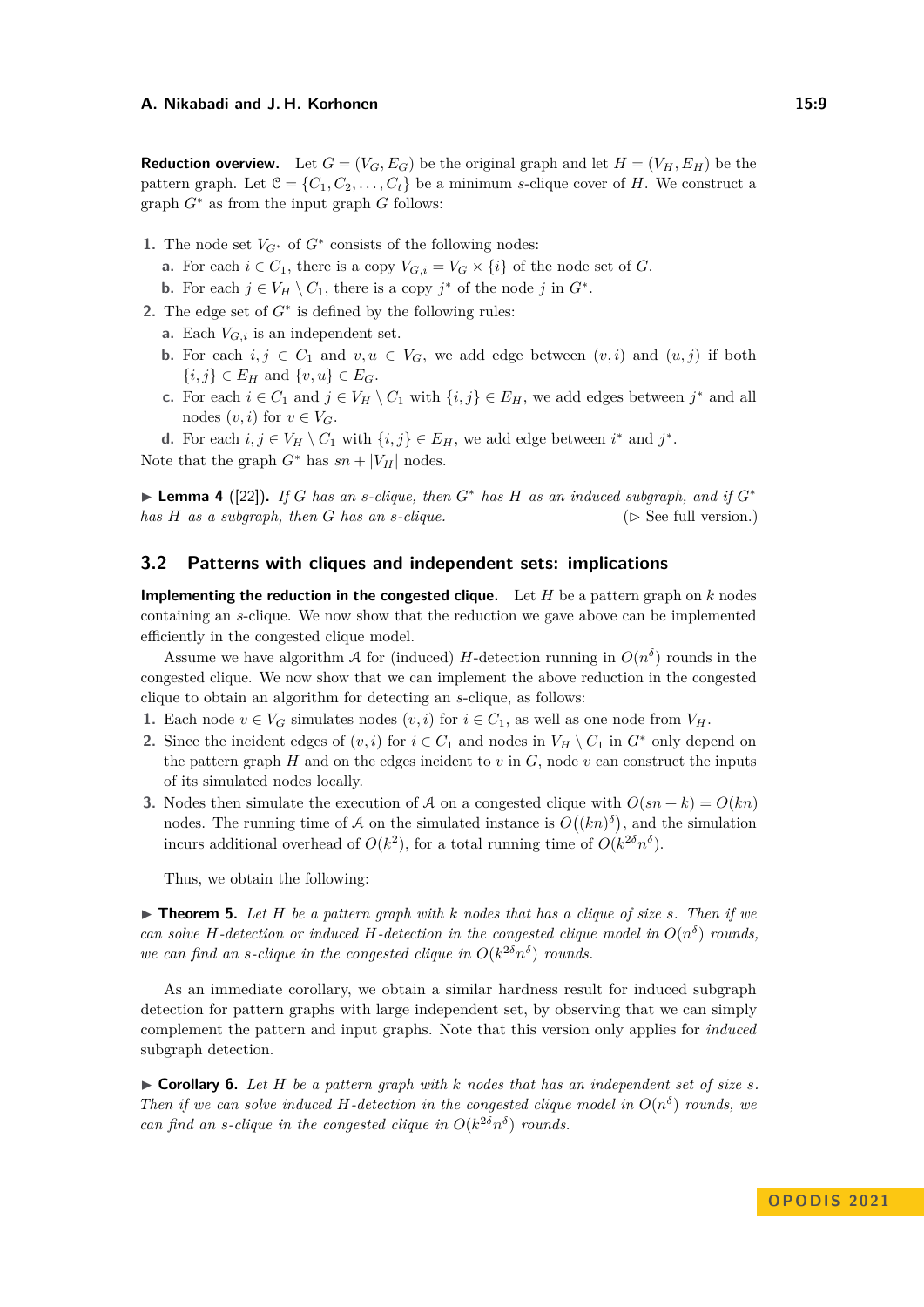#### **15:10 Beyond Distributed Subgraph Detection**

**Induced path detection.** Corollary [6](#page-8-0) immediately implies a conditional lower bound for induced path detection in the CONGEST model, as paths contain large independent sets:

 $\triangleright$  **Corollary 7.** Let *k* be fixed. If an induced 2*k*-edge path or an induced  $(2k+1)$ -edge path *can be detected in*  $O(n^{\delta})$  *rounds in the* **CONGEST** *model, then a k-clique can be detected in*  $O(n^{\delta})$  *rounds in the congested clique model. In particular, if an induced* 4*-edge path can be detected in*  $O(n^{\delta})$  *rounds in the* CONGEST *model, then triangles can be detected*  $O(n^{\delta})$ *rounds in the congested clique model.*

<span id="page-9-1"></span>Patterns with cliques in CONGEST. As a further application of the reduction of Dalirrooyfard et al. [\[22\]](#page-15-11), we can transform the unconditional lower bound of Czumaj and Konrad [\[21\]](#page-15-10) for 4-clique detection in CONGEST into a lower bound for induced subgraph detection for any pattern containing a 4-clique.

▶ **Lemma 8** ([\[21\]](#page-15-10))**.** *Let* Π *the graph predicate for existence of a* 4*-clique. There exists a family of lower bound graphs for*  $\Pi$  *with*  $f_n = \text{DISJ}_{\Theta(n^2)}$  *and*  $C(n) = \Theta(n^{3/2})$ *.* 

<span id="page-9-3"></span>▶ **Lemma 9.** *Let H be a pattern graph on k nodes that contains a* 4*-clique, and let* Π *the graph predicate for existence of either induced or non-induced copy of H. Then there exists a family of lower bound graphs for*  $\Pi$  *with*  $f_n = \text{DISJ}_{\Theta(n^2)}$  *and*  $C(n) = \Theta(n^{3/2})$ *.* 

( $\triangleright$  See full version.)

Theorem [2](#page-7-0) and Lemma [9](#page-9-3) now immediately imply the following:

▶ **Theorem 10.** *Let H be a pattern graph that contains a* 4*-clique. Any* CONGEST *algorithm solving either H-detection or induced H-detection needs at least*  $\Omega(n^{1/2}/\log n)$  *rounds.* 

## <span id="page-9-0"></span>**3.3 Induced even cycle detection**

We next prove an unconditional lower bound for induced even cycle detection in CONGEST. Note that for induced odd cycles, one can easily verify that the construction of Drucker et al. [\[25\]](#page-15-2) immediately implies a  $\Omega(n/\log n)$  lower bound.

<span id="page-9-4"></span> $\blacktriangleright$  **Lemma 11.** Let  $k \geq 3$  be fixed, and let  $\Pi$  the graph predicate for existence of an induced  $2k$ *cycle. There exists a family of lower bound graphs for*  $\Pi$  *with*  $f_n = DISJ_{\Theta(n^2)}$  *and*  $C(n) = n$ *.* ( $\triangleright$  See full version.)

Theorem [2](#page-7-0) and Lemma [11](#page-9-4) immediately imply the following:

▶ **Theorem 12.** *Any* CONGEST *algorithm solving induced*  $2k$ *-cycle detection for*  $k ≥ 3$  *needs at least*  $\Omega(n/\log n)$  *rounds.* 

# <span id="page-9-2"></span>**3.4 Induced subgraph detection for bounded treewidth patterns**

Finally, we consider subgraph and induced subgraph detection for pattern graphs of low treewidth. Recall that in centralized setting, a subgraph *H* with treewidth *t* can be detected in time  $2^{O(k)}n^{t+1}\log n$  [\[5\]](#page-14-5), implying that detecting constant-treewidth subgraphs is fixedparameter tractable. However, in CONGEST model, turns out that pattern of treewidth 2 are already maximally hard.

Our construction for the hard pattern graph uses similar ideas as the hard non-induced subgraph detection instances presented by Fischer et al. [\[28\]](#page-15-5). However, the pattern graphs they use a fairly dense and have treewidth higher than 2.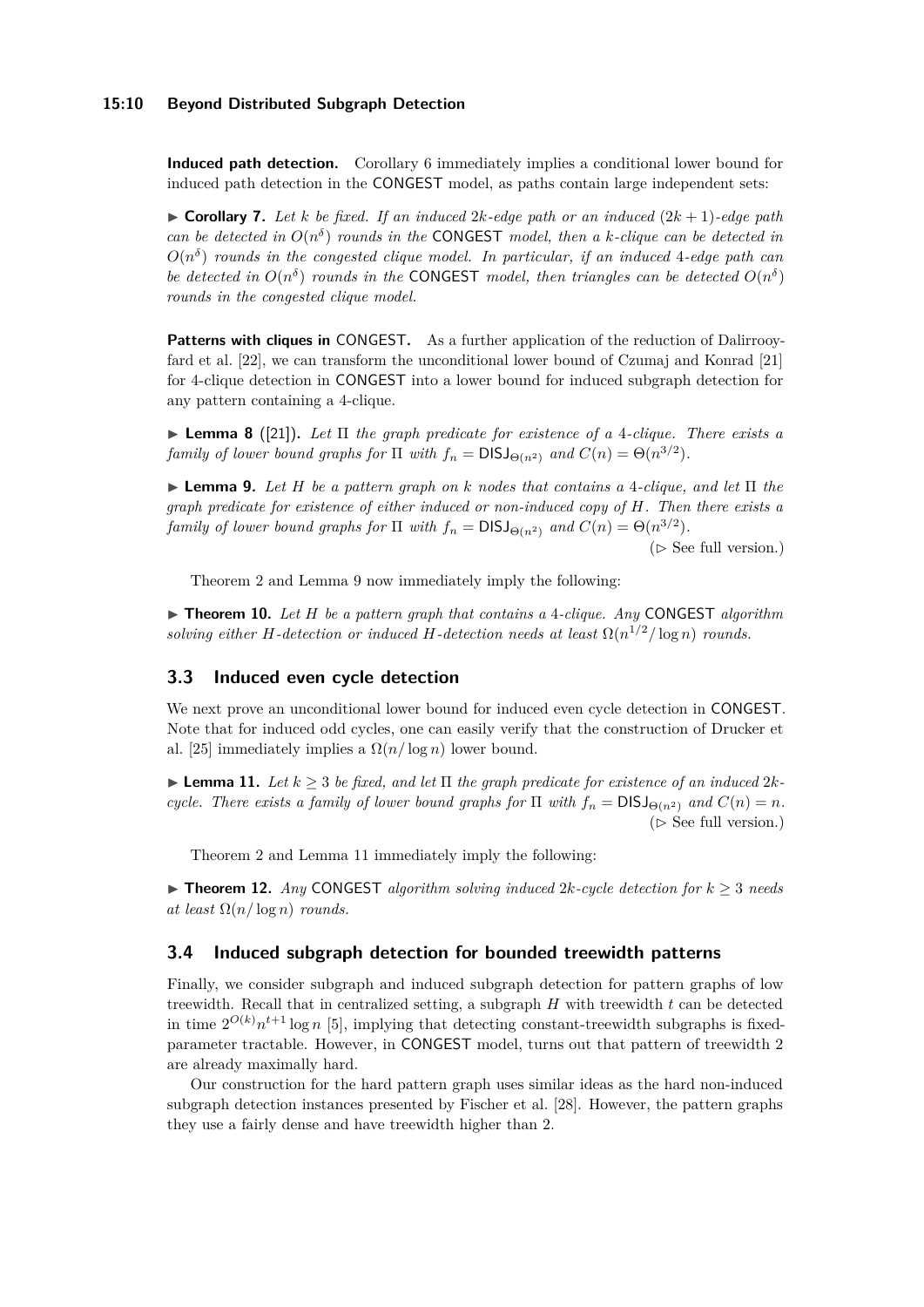<span id="page-10-0"></span>▶ **Theorem 13.** For any  $k \geq 2$ , there exists a pattern graph  $H_k$  of treewidth 2 such that CONGEST *algorithm solving either Hk-detection or induced Hk-detection needs at least*  $\Omega(n^{2-1/k})$  *rounds.* 

Let  $k \geq 2$  be fixed. We construct the graph  $H_k$  as follows:

- **1.** We start with four triangles *A*1, *A*2, *B*<sup>1</sup> and *B*<sup>2</sup> with nodes labelled by 1, 2 and 3.
- **2.** Nodes 1 of *A*<sup>1</sup> and *A*<sup>2</sup> are connected by an edge, and nodes 1 of *B*<sup>1</sup> and *B*<sup>2</sup> are connected by an edge.
- **3.** Nodes 2 of *A*<sup>1</sup> and *B*<sup>1</sup> are connected with *k* disjoint paths of length 3. Likewise, Nodes 2 of *A*<sup>2</sup> and *B*<sup>2</sup> are connected with *k* disjoint paths of length 3.

The graph  $H_k$  is a *series-parallel* graph, and thus has treewidth 2 [\[12\]](#page-14-11).



▶ **Lemma 14.** *Let*  $k \geq 2$  *be fixed. There exists a family of lower bound graphs for*  $H_k$ -detection *and induced*  $H_k$ -detection with  $f_n = \text{DISJ}_{\Theta(n^2)}$  and  $C(n) = \Theta(n^{1/k})$ . ( $\triangleright$  See full version.)

Theorem [13](#page-10-0) now follows immediately by Theorem [2.](#page-7-0)

# **4 Multicolored problems**

In the *multicolored (induced) subgraph detection*, we are given a pattern graph *H* on *k* nodes and an input graph *G* with a (not necessarily proper) *k*-coloring, and the task is to find a (induced) copy of *H* that is multicolored, i.e. a copy where all nodes have different colors.

# **4.1 Reductions**

We first prove that the complexities of multicolored *k*-clique and *k*-independent set are closely related to their standard versions also in the distributed setting. These results follow from standard fixed-parameter reductions [\[40,](#page-16-16) [27\]](#page-15-15).

 $\triangleright$  **Theorem 15.** If multicolored *k*-clique can be solved in  $T(n)$  rounds in CONGEST, then *k*-clique can be solved  $O(k^2T(kn))$  *rounds in* **CONGEST**. If *k*-clique can be solved in  $T(n)$ *rounds in* CONGEST*, then multicolored k-clique can be solved T*(*n*) *rounds in* CONGEST*.*  $($   $\triangleright$  See full version.)

In the centralized setting, clique and independent set are equivalent, so the above reductions work also for independent set. However, in the distributed setting, only one direction works immediately, by essentially the same proof.

 $\triangleright$  **Theorem 16.** *If multicolored k-independent set can be solved in*  $T(n)$  *rounds in* CONGEST, *then k*-independent set can be solved  $O(k^2T(kn))$  rounds in CONGEST.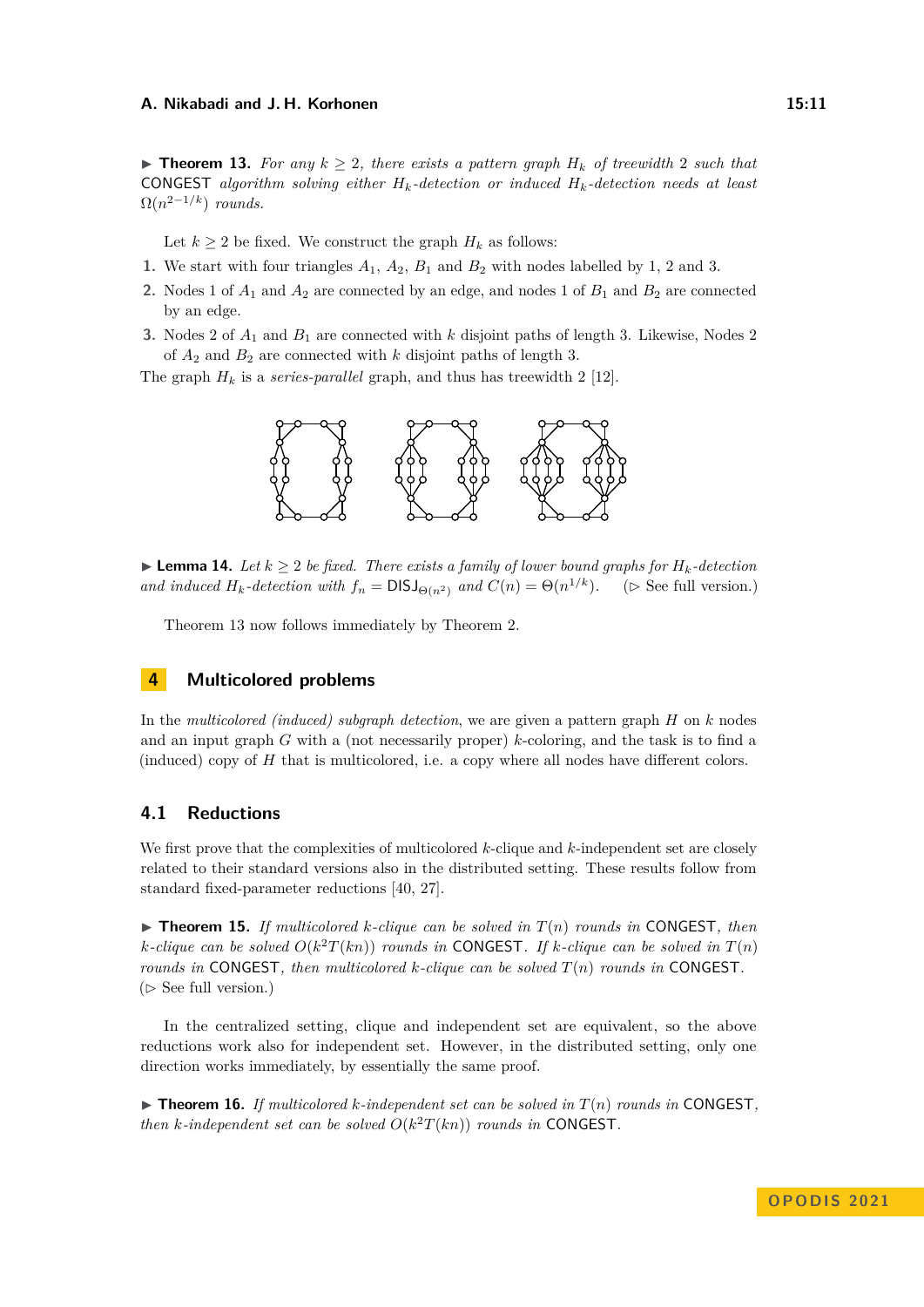## **15:12 Beyond Distributed Subgraph Detection**

# <span id="page-11-0"></span>**4.2 Lower bounds**

Next, we prove some simple unconditional lower bounds for multicolored (induced) cycle detection and multicolored induced path detection.

 $\triangleright$  **Theorem 17.** For any  $k > 4$ , any CONGEST algorithm solving multicolored (induced)  $k$ *-cycle detection needs at least*  $\Omega(n/\log n)$  *rounds.* ( $\triangleright$  See full version.)

▶ **Theorem 18.** *For any*  $k \geq 6$ *, any* CONGEST *algorithm solving multicolored induced*  $k$ *-edge path detection needs at least*  $\Omega(n/\log n)$  *rounds.* ( $\triangleright$  See full version.)

# <span id="page-11-1"></span>**5 Induced subgraph detection on bounded degeneracy graphs**

## **5.1 Induced tree detection**

We start by giving a parameterized distributed algorithm for detecting induced trees, parameterized by the degeneracy  $d = d(G)$  of the input graph. This result is based on the *random separation* algorithm of Cai et al. [\[13\]](#page-14-7), adapted to distributed setting. For this result, we assume for convenience that all nodes are given the parameter *d* as input; we discuss at the end how to remove this dependence for the randomized version of the algorithm.

**Preliminaries.** Let  $G = (V, E)$  be a graph. We say that an orientation  $\sigma$  of the edges of *G* is an *α*-bounded orientation, or simply *α*-orientation, if every node  $v \in V$  has out-degree at most  $\alpha$  in  $\sigma$ , and  $\sigma$  is acyclic. A graph *G* is *d*-degenerate if and only if has an *d*-orientation; moreover, an  $O(d)$ -orientation can be computed fast in the CONGEST model:

<span id="page-11-3"></span> $\blacktriangleright$  **Lemma 19** ([\[7\]](#page-14-1)). Let G be a d-degenerate graph, and let  $\varepsilon > 0$ . We can compute a  $(2 + \varepsilon)d$ *-orientation of G in*  $O(\log n)$  *rounds in the* CONGEST *model, assuming d is known to all nodes.* If *d is not known, we instead can compute a*  $(4 + \varepsilon)d$ *-orientation of G in*  $O(\log n)$ *rounds.*

**Multicolored induced trees with orientation.** Let *T* be a tree on *k* nodes. We first to show how to solve a specific multicolored version of induced *T*-detection, given an acyclic orientation of *G* as input.

More precisely, let the graph *G*, let  $\sigma$  be an  $\alpha$ -bounded orientation of *G*, and let  $\chi: V \rightarrow$  $\{0, 1, \ldots, k\}$  be a (not necessarily proper)  $(k + 1)$ -coloring of *G*. Moreover, assume that the tree *T* is labelled in a bottom-up manner with 1*,* 2*, . . . , k* with an arbitrary node as a root – that is, the root has label  $k$ , and each node has a smaller label than their parent. We say that an induced copy *H* of *T* in *G* is *proper* w.r.t  $\sigma$  and  $\chi$  if the node in *H* corresponding to node *i* in *T* has color *i*, and every node that is an out-neighbor of some node in *H* has color 0.

<span id="page-11-2"></span> $\blacktriangleright$  **Lemma 20.** *Given a graph*  $G = (V, E)$ *, an orientation*  $\sigma$  *of*  $G$ *, and a coloring*  $\chi$  *as input, we can find a proper induced copy of a tree T in*  $O(k)$  *rounds using*  $O(1)$ *-bit messages in* CONGEST *model.* ( $\triangleright$  See full version.)

**Induced trees.** Using Lemma [20](#page-11-2) as a subroutine, we now show how to detect induced copies of any tree *T*. We use random separation [\[13\]](#page-14-7) and color-coding [\[5\]](#page-14-5) techniques to reduce the general problem to detection of proper induced copies of *T*.

 $\blacktriangleright$  **Theorem 21.** Finding induced copy of a tree T on k nodes in a d-degenerate graph G *can be done in*  $k2^{O(dk)}k^k + O(\log n)$  *rounds in the* CONGEST *model using a randomized algorithm.* ( $\triangleright$  See full version.)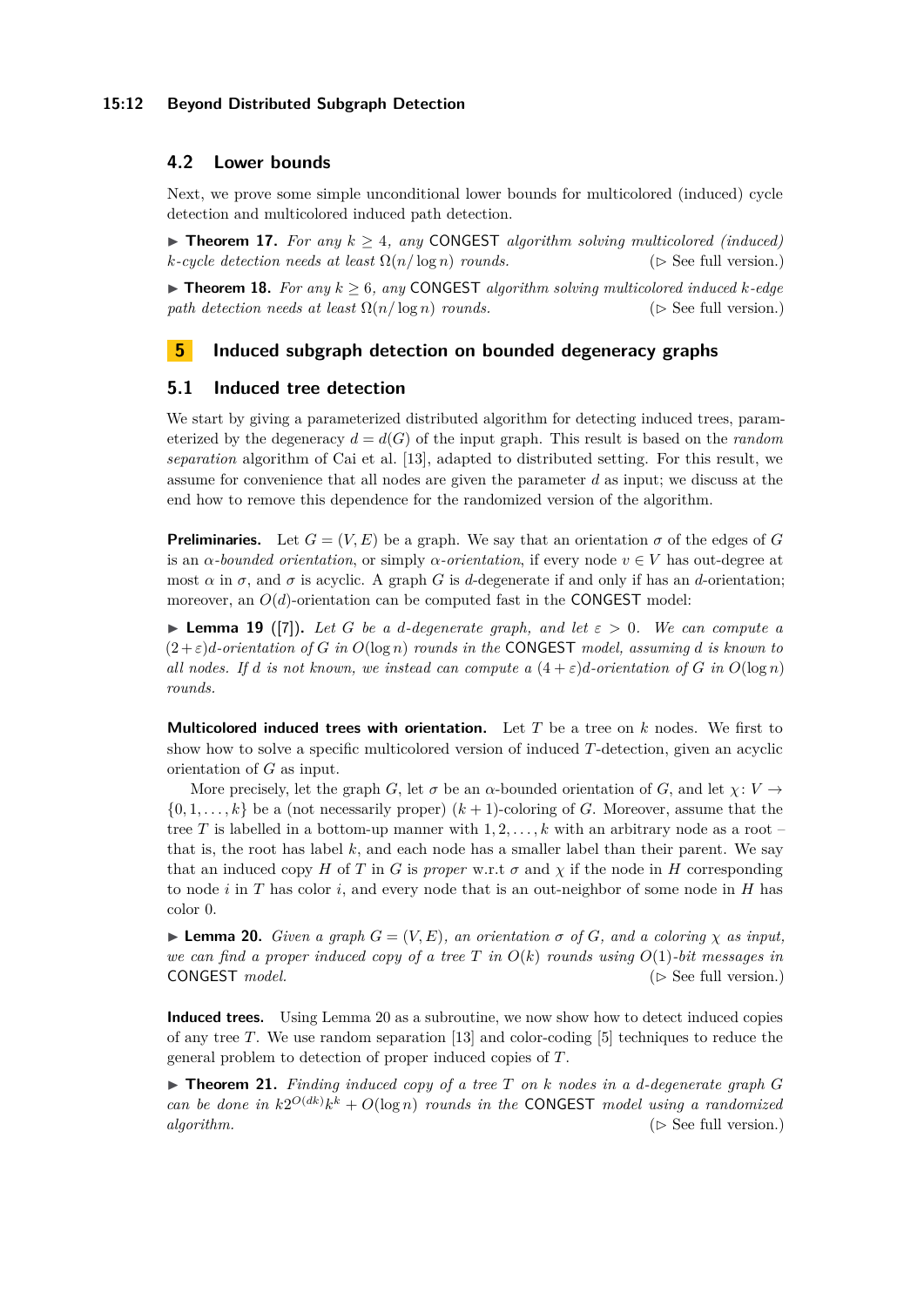**Derandomization.** Finally, we note that the algorithms can be derandomized using standard derandomization tools from fixed-parameter algorithms. Specifically, we use the derandom-ization of Alon and Gutner [\[4\]](#page-14-6) to avoid incurring extra  $O(\log n)$  factor that would follow from the original derandomization of Cai et al. [\[13\]](#page-14-7).

 $\triangleright$  **Theorem 22.** Finding induced copy of a tree T on k nodes in a d-degenerate graph G can *be done in*  $f(d, k) + O(\log n)$  *rounds in the* CONGEST *model using a deterministic algorithm for some function*  $f$ *, assuming*  $d$  *is known to all nodes.* ( $\triangleright$  See full version.)

**Unknown degeneracy.** The only part where the randomized algorithm uses the knowledge of  $d(G)$  is for deciding how many repeats of the random coloring it performs; Lemma [19](#page-11-3) can be used without knowing  $d(G)$ . Without knowledge of  $d(G)$ , nodes can determine the largest out-degree in orientation  $\sigma$  in their radius-k neighborhood and use that as a proxy for  $d(G)$  to determine how many repeats of the random coloring they should participate in; it is easy to verify that this still retains the correctness of the algorithm. The only caveat is that different nodes can terminate at different times, and cannot determine when all nodes have terminated.

The deterministic algorithm, on the other hand, requires that all nodes know the degeneracy  $d(G)$ , or the same upper bound for this value. While we can compute an  $O(\kappa(G))$ orientation  $\sigma$  for *G* in  $O(\log n)$  rounds, all nodes do not necessarily learn the largest out-degree in  $\sigma$ ; indeed, one can trivially see that having all nodes learn  $d(G)$  requires  $\Omega(D)$  rounds in the worst case.

# <span id="page-12-0"></span>**5.2 Induced subgraph detection for bounded treewidth patterns**

We now show that with slight modification, the hard treewidth 2 patterns presented in Section [3.4](#page-9-2) can be adapted to bounded degeneracy setting. Recall that as mentioned in the introduction, any pattern graph on *k* nodes can be detected in  $O(kd(G)n)$  rounds by having all nodes gather full information about their distance-*k* neighborhood; thus, the following lower bound is almost tight.

▶ **Theorem 23.** For any  $k \geq 2$ , there exists a pattern graph  $H_k$  of treewidth 2 such *that* CONGEST *algorithm solving either H-detection or induced H-detection on graphs of degeneracy* 2 *needs at least*  $\Omega(n^{1-1/k})$  *rounds.* 

We use the same construction for  $k \geq 2$  for the pattern graph as in Lemma [13,](#page-10-0) but add paths of length 5 instead of paths of length 3 between triangles  $A_1$  and  $B_1$ , and triangles  $A_2$ and  $B_2$ . Let us denote the resulting graph by  $H'_{k}$ .



▶ **Lemma 24.** *Let*  $k > 2$  *be fixed. There exists a family of lower bound graphs of degeneracy* 2 *for*  $H'_{k}$ -detection and induced  $H'_{k}$ -detection with  $f_{n} = \text{DISJ}_{\Theta(n)}$  and  $C(n) = \Theta(n^{1/k})$ . ( $\triangleright$  See full version.)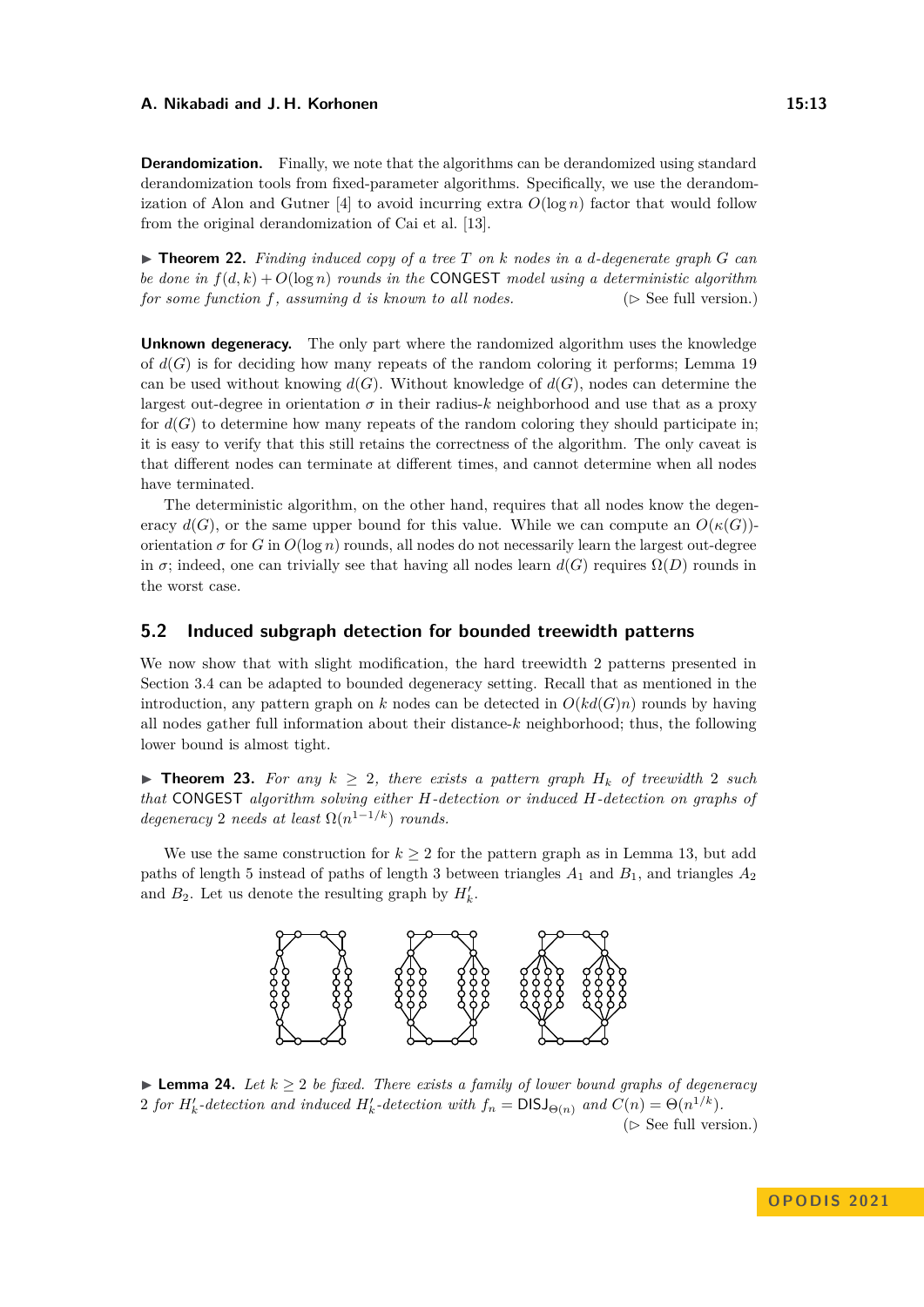#### **15:14 Beyond Distributed Subgraph Detection**

## <span id="page-13-0"></span>**6 Bounded vertex cover number and MCIS**

Finally, we consider induced subgraph detection parameterized by vertex cover number  $\tau(G)$ . Specifically, we show that a more general problem of *maximum common induced subgraph (MCIS)* can be solved in constant rounds on graphs of constant vertex cover number, which implies our results for induced subgraph detection.

**Maximum common induced subgraph.** In the centralized version of maximum common induced subgraph, we are given graphs  $G = (V_G, E_G)$  and  $H = (V_H, E_H)$  as input, and the task is to find the maximum-size graph *G*<sup>∗</sup> such that *G*<sup>∗</sup> appears as induced subgraph of both *G* and *H*. More precisely, the output should be a function  $f: V_G \to V_H \cup \{\perp\}$  such that for the set  $U_G = \{v \in V_G : f(v) \neq \perp\}$ , the function f restricted to  $U_G$  is an isomorphism between  $G[U_G]$  and  $H[f(U_G)]$ .

In this section, we consider MCIS parameterized by the sum of the vertex cover numbers  $\tau(G) + \tau(H)$ . Note that when *H* is complete graph and  $|G| = |H|$ , the problem is equivalent to maximum clique and hence NP-hard. It is W[1]-hard when parameterized by the solution size  $k$ , and W[1]-hard parameterized by the size of a minimum vertex cover of only one of the input graphs, even when restricted to bipartite graphs (see e.g.  $[2, 3]$  $[2, 3]$  for more discussion).

**Distributed MCIS.** In the distributed version of the MCIS problem, the input graph  $G = (V_G, E_G)$  is the communication network, and full information about the second input graph  $H = (V_H, E_H)$  is given to every node as local input. Each node *v* needs to give a local output  $f(v) \in V_H \cup \{\perp\}$  such that the global function f satisfies the conditions of MCIS solution.

▶ **Theorem 25.** *Solving the maximum common induced subgraph problem on communication graph G and target graph H can be done in*  $2^{O(\tau^2)}$  *rounds in the* CONGEST *model deterministically, where*  $\tau = \max(\tau(G), \tau(H))$ *.* ( $\triangleright$  See full version.)

**Induced subgraph detection on bounded vertex cover number graphs.** As an immediate consequence of the MCIS algorithm, we obtain a parameterized distributed algorithm for detecting an induced copy of  $H$ , for any pattern graph  $H$ , as a graph  $H$  on  $k$  nodes has vertex cover number at most *k*.

 $\blacktriangleright$  **Theorem 26.** Let *H* be a pattern graph on *k* nodes. Finding induced copy *H* can be done  $\int \int$   $2^{O((\tau(G)+k)^2)}$  *rounds in the* CONGEST *model deterministically.* 

# **7 Conclusions and open problems**

A central takeaway of this work is that centralized parameterized complexity offers both algorithmic techniques and perspectives for distributed computing. In particular, we believe that the study of structural graph parameters is a valuable paradigm for understanding sparse and structured networks in general. However, we note that there still remain open research directions related to topics studied in this paper:

 $\blacksquare$  In terms of immediate open questions left by our work, we note that we currently do not have any systematic results on separation between the hardness of induced and non-induced subgraph detection for a given pattern *H*. For example, the induced cycle detection lower bound of Le Gall and Miyamoto [\[36\]](#page-16-1) gives a near-linear – or super-linear, in case of even cycles – gap between induced and non-induced cycle detection, but it would be interesting to explore similar results for other pattern graphs in systematic fashion.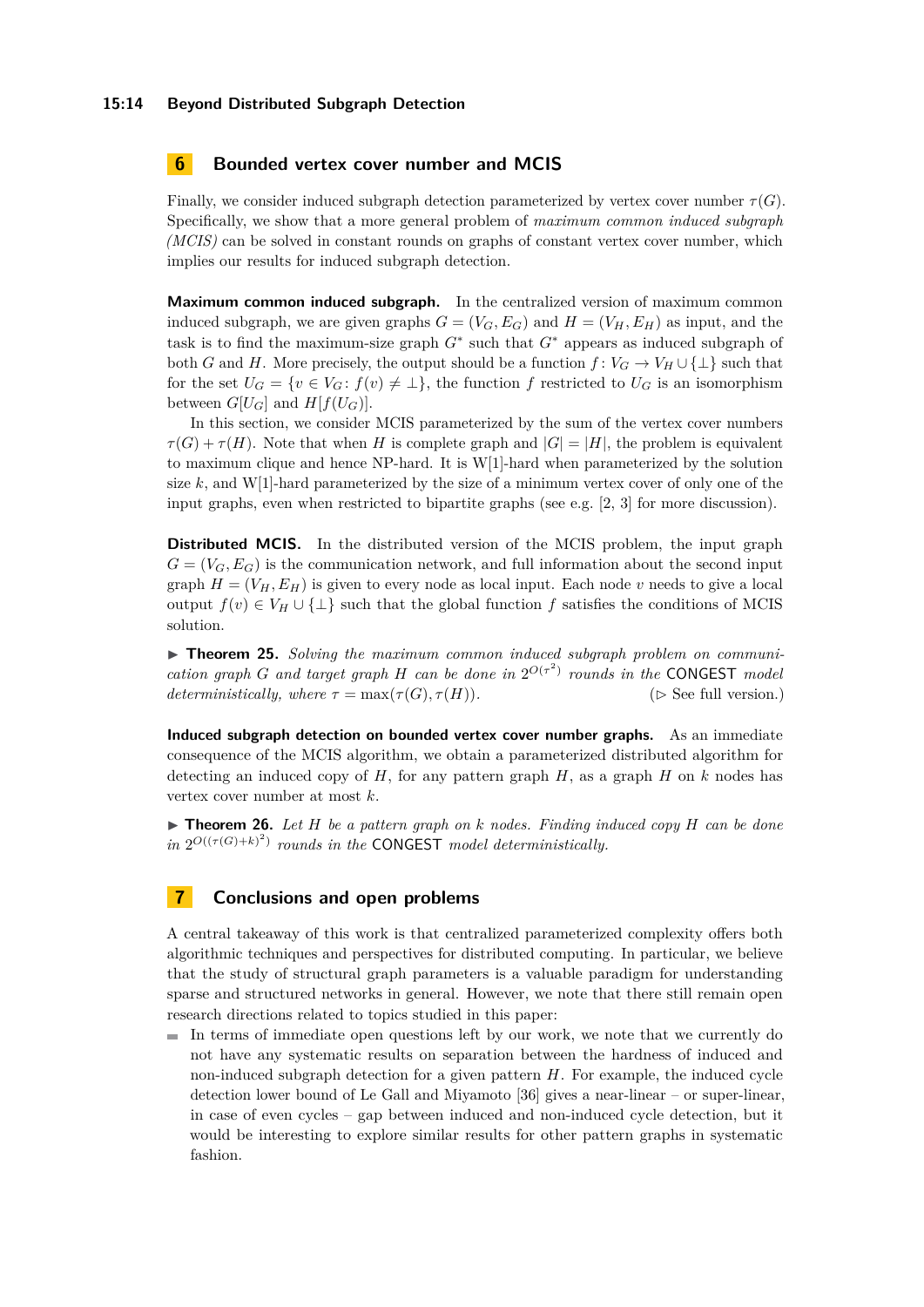- $\blacksquare$  More generally, we do not understand the complexity of subgraph detection type problems in distributed setting as well as in the centralized setting. For example, the complexity of *k*-independent set detection in CONGEST remains open, whereas in the centralized setting, it is equivalent to *k*-clique – a correspondence that does not hold in CONGEST.
- Besides degeneracy and vertex cover number, there are many other structural graph  $\blacksquare$ parameters commonly studied in parameterized complexity – for example, feedback vertex and edge sets, treewidth and pathwidth. Whereas Li [\[37\]](#page-16-13) provides a framework for using treewidth for global optimization problems, it does not directly imply results for local problems such as subgraph detection; one might expect that considering something akin to *local* treewidth of a graph would be more appropriate for local graph problems. A secondary question is understanding what structural graph parameters are relevant from the perspective of real-world networks.

#### **References**

- <span id="page-14-3"></span>**1** Amir Abboud, Keren Censor-Hillel, and Seri Khoury. Near-linear lower bounds for distributed distance computations, even in sparse networks. In *Proc. 30th International Symposium on Distributed Computing (DISC 2016)*, 2016. [doi:10.1007/978-3-662-53426-7\\_3](https://doi.org/10.1007/978-3-662-53426-7_3).
- <span id="page-14-12"></span>**2** Faisal N. Abu-Khzam. Maximum common induced subgraph parameterized by vertex cover. *Information Processing Letters*, 114(3):99–103, 2014. [doi:10.1016/j.ipl.2013.11.007](https://doi.org/10.1016/j.ipl.2013.11.007).
- <span id="page-14-8"></span>**3** Faisal N. Abu-Khzam, Édouard Bonnet, and Florian Sikora. On the complexity of various parameterizations of common induced subgraph isomorphism. *Theoretical Computer Science*, 697:69–78, 2017. [doi:10.1016/j.tcs.2017.07.010](https://doi.org/10.1016/j.tcs.2017.07.010).
- <span id="page-14-6"></span>**4** Noga Alon and Shai Gutner. Linear time algorithms for finding a dominating set of fixed size in degenerated graphs. In *Proc. 13th International Computing and Combinatorics Conference (COCOON 2007)*, pages 394–405. Springer, 2007.
- <span id="page-14-5"></span>**5** Noga Alon, Raphael Yuster, and Uri Zwick. Color-coding. *Journal of the ACM*, 42(4):844–856, 1995. [doi:10.1145/210332.210337](https://doi.org/10.1145/210332.210337).
- <span id="page-14-4"></span>**6** Nir Bacrach, Keren Censor-Hillel, Michal Dory, Yuval Efron, Dean Leitersdorf, and Ami Paz. Hardness of distributed optimization. In *ProcACM Symposium on Principles of Distributed ˙ Computing (PODC 2019)*, pages 238–247, 2019.
- <span id="page-14-1"></span>**7** Leonid Barenboim and Michael Elkin. Sublogarithmic distributed MIS algorithm for sparse graphs using Nash-Williams decomposition. *Distributed Computing*, 22(5–6):363–379, 2010. [doi:10.1007/s00446-009-0088-2](https://doi.org/10.1007/s00446-009-0088-2).
- <span id="page-14-2"></span>**8** Leonid Barenboim and Michael Elkin. *Distributed Graph Coloring: Fundamentals and Recent Developments*. Synthesis Lectures on Distributed Computing Theory. Morgan & Claypool, 2013. [doi:10.2200/S00520ED1V01Y201307DCT011](https://doi.org/10.2200/S00520ED1V01Y201307DCT011).
- <span id="page-14-10"></span>**9** Leonid Barenboim and Victor Khazanov. Distributed symmetry-breaking algorithms for congested cliques. In *International Computer Science Symposium in Russia*, pages 41–52. Springer, 2018.
- <span id="page-14-0"></span>**10** Ran Ben-Basat, Ken ichi Kawarabayashi, and Gregory Schwartzman. Parameterized Distributed Algorithms. In *Proc. 33rd International Symposium on Distributed Computing (DISC 2019)*, 2019. [doi:10.4230/LIPIcs.DISC.2019.6](https://doi.org/10.4230/LIPIcs.DISC.2019.6).
- <span id="page-14-9"></span>**11** Andreas Björklund, Thore Husfeldt, Petteri Kaski, and Mikko Koivisto. Narrow sieves for parameterized paths and packings. *Journal of Computer and System Sciences*, 87:119–139, 2017. [doi:10.1016/j.jcss.2017.03.003](https://doi.org/10.1016/j.jcss.2017.03.003).
- <span id="page-14-11"></span>**12** Andreas Brandstädt, Van Bang Le, and Jeremy P. Spinrad. *Graph classes: a survey*. SIAM Monographs on Discrete Mathematics and Applications. Society for Industrial and Applied Mathematics, 1999.
- <span id="page-14-7"></span>**13** Leizhen Cai, Siu Man Chan, and Siu On Chan. Random separation: A new method for solving fixed-cardinality optimization problems. In *Proc. 2nd International Workshop on Parameterized and Exact Computation (IWPEC 2006)*, pages 239–250. Springer, 2006.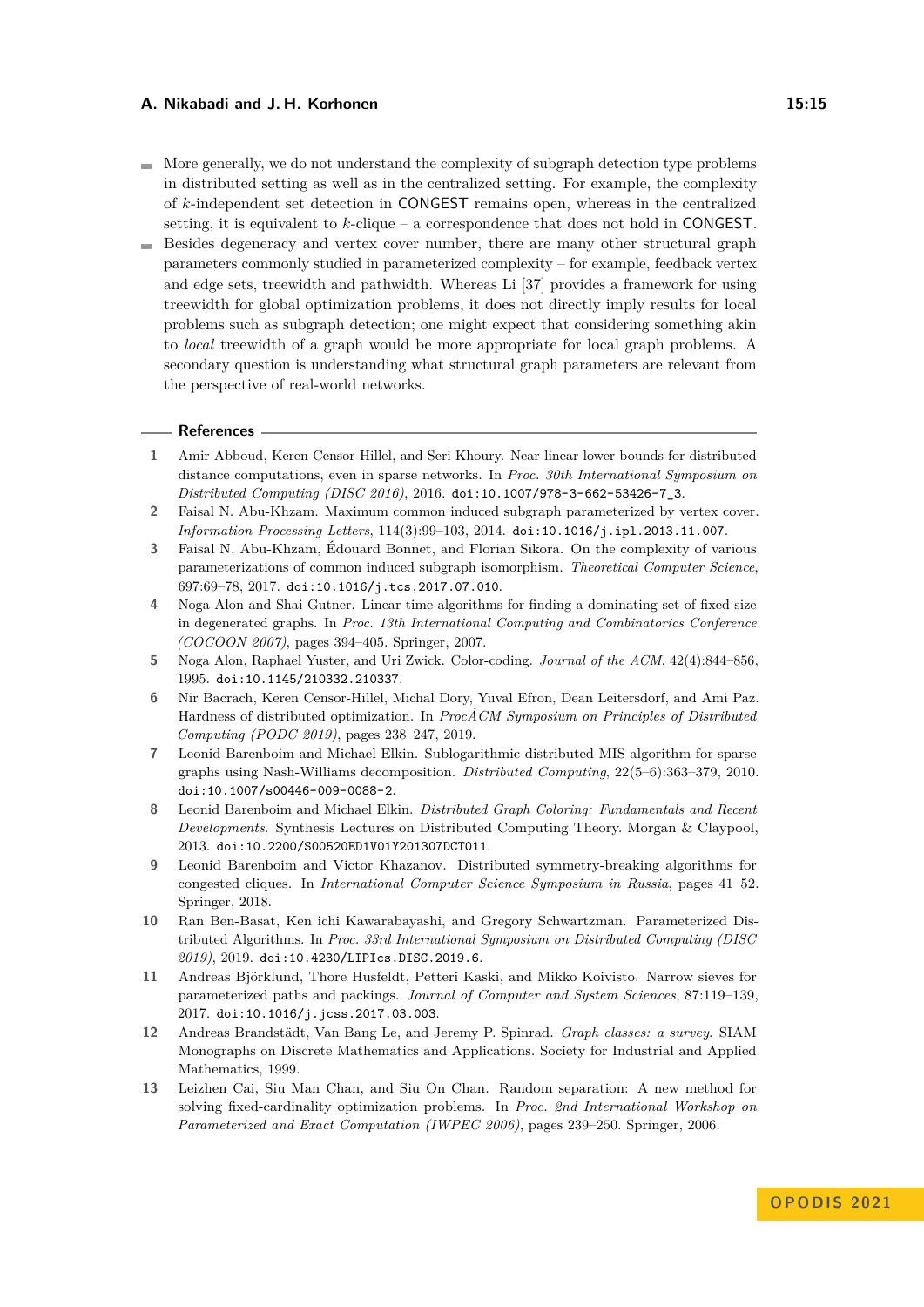## **15:16 Beyond Distributed Subgraph Detection**

- <span id="page-15-7"></span>**14** Keren Censor-Hillel, Yi-Jun Chang, François Le Gall, and Dean Leitersdorf. Tight distributed listing of cliques. In *Proc. ACM-SIAM Symposium on Discrete Algorithms (SODA 2021)*, 2021.
- <span id="page-15-6"></span>**15** Keren Censor-Hillel, Orr Fischer, Tzlil Gonen, François Le Gall, Dean Leitersdorf, and Rotem Oshman. Fast Distributed Algorithms for Girth, Cycles and Small Subgraphs. In Hagit Attiya, editor, *Proc. 34th International Symposium on Distributed Computing (DISC 2020)*, volume 179, 2020. [doi:10.4230/LIPIcs.DISC.2020.33](https://doi.org/10.4230/LIPIcs.DISC.2020.33).
- <span id="page-15-1"></span>**16** Keren Censor-Hillel, Petteri Kaski, Janne H. Korhonen, Christoph Lenzen, Ami Paz, and Jukka Suomela. Algebraic methods in the congested clique. In *Proc. ACM Symposium on Principles of Distributed Computing (PODC 2015)*, pages 143–152, 2015.
- <span id="page-15-9"></span>**17** Keren Censor-Hillel, Seri Khoury, and Ami Paz. Quadratic and near-quadratic lower bounds for the CONGEST model. In *Proc. 31st International Symposium on Distributed Computing (DISC 2017)*, 2017. [doi:10.4230/LIPIcs.DISC.2017.10](https://doi.org/10.4230/LIPIcs.DISC.2017.10).
- <span id="page-15-14"></span>**18** Yi-Jun Chang and Thatchaphol Saranurak. Improved distributed expander decomposition and nearly optimal triangle enumeration. In *Proc. ACM Symposium on Principles of Distributed Computing (PODC 2019)*, pages 66–73, 2019.
- <span id="page-15-13"></span>**19** Yijia Chen and Jorg Flum. On parameterized path and chordless path problems. In *Proc. 22nd Annual IEEE Conference on Computational Complexity (CCC 2007)*, pages 250–263, 2007.
- <span id="page-15-8"></span>**20** Marek Cygan, Fedor V Fomin, Łukasz Kowalik, Daniel Lokshtanov, Dániel Marx, Marcin Pilipczuk, Michał Pilipczuk, and Saket Saurabh. *Parameterized algorithms*. Springer, 2015. [doi:10.1007/978-3-319-21275-3](https://doi.org/10.1007/978-3-319-21275-3).
- <span id="page-15-10"></span>**21** Artur Czumaj and Christian Konrad. Detecting cliques in congest networks. *Distributed Computing*, 2019. [doi:10.1007/s00446-019-00368-w](https://doi.org/10.1007/s00446-019-00368-w).
- <span id="page-15-11"></span>**22** Mina Dalirrooyfard, Thuy Duong Vuong, and Virginia Vassilevska Williams. Graph pattern detection: Hardness for all induced patterns and faster non-induced cycles. In *Proc. 51st Annual ACM SIGACT Symposium on Theory of Computing (STOC 2019)*, pages 1167–1178, 2019. [doi:10.1145/3313276.3316329](https://doi.org/10.1145/3313276.3316329).
- <span id="page-15-0"></span>**23** Danny Dolev, Christoph Lenzen, and Shir Peled. "Tri, tri again": Finding triangles and small subgraphs in a distributed setting. In *Proc. 26th International Symposium on Distributed Computing (DISC 2012)*, pages 195–209, 2012. [doi:10.1007/978-3-642-33651-5\\_14](https://doi.org/10.1007/978-3-642-33651-5_14).
- <span id="page-15-12"></span>**24** Rod G. Downey and Michael R. Fellows. Fixed-parameter tractability and completeness II: On completeness for W[1]. *Theoretical Computer Science*, 141(1):109–131, 1995. [doi:](https://doi.org/10.1016/0304-3975(94)00097-3) [10.1016/0304-3975\(94\)00097-3](https://doi.org/10.1016/0304-3975(94)00097-3).
- <span id="page-15-2"></span>**25** Andrew Drucker, Fabian Kuhn, and Rotem Oshman. On the power of the congested clique model. In *Proc. 33rd ACM Symposium on Principles of Distributed Computing (PODC 2014)*, pages 367–376, 2014. [doi:10.1145/2611462.2611493](https://doi.org/10.1145/2611462.2611493).
- <span id="page-15-3"></span>**26** Guy Even, Orr Fischer, Pierre Fraigniaud, Tzlil Gonen, Reut Levi, Moti Medina, Dennis Olivetti Pedro Montealegre, Rotem Oshman, Ivan Rapaport, and Ioan Todinca. Three notes on distributed property testing. In *Proc. 31st International Symposium on Distributed Computing (DISC 2017)*, 2017.
- <span id="page-15-15"></span>**27** Michael R. Fellows, Danny Hermelin, Frances Rosamond, and Stéphane Vialette. On the parameterized complexity of multiple-interval graph problems. *Theoretical Computer Science*, 410(1):53–61, 2009. [doi:10.1016/j.tcs.2008.09.065](https://doi.org/10.1016/j.tcs.2008.09.065).
- <span id="page-15-5"></span>**28** Orr Fischer, Tzlil Gonen, Fabian Kuhn, and Rotem Oshman. Possibilities and impossibilities for distributed subgraph detection. In *Proc. 30th Symposium on Parallelism in Algorithms and Architectures (SPAA 2018)*, pages 153–162, 2018.
- <span id="page-15-4"></span>**29** Pierre Fraigniaud and Dennis Olivetti. Distributed detection of cycles. In *Proc. 29th ACM Symposium on Parallelism in Algorithms and Architectures (SPAA 2017)*, pages 153–162, 2017. [doi:10.1145/3087556.3087571](https://doi.org/10.1145/3087556.3087571).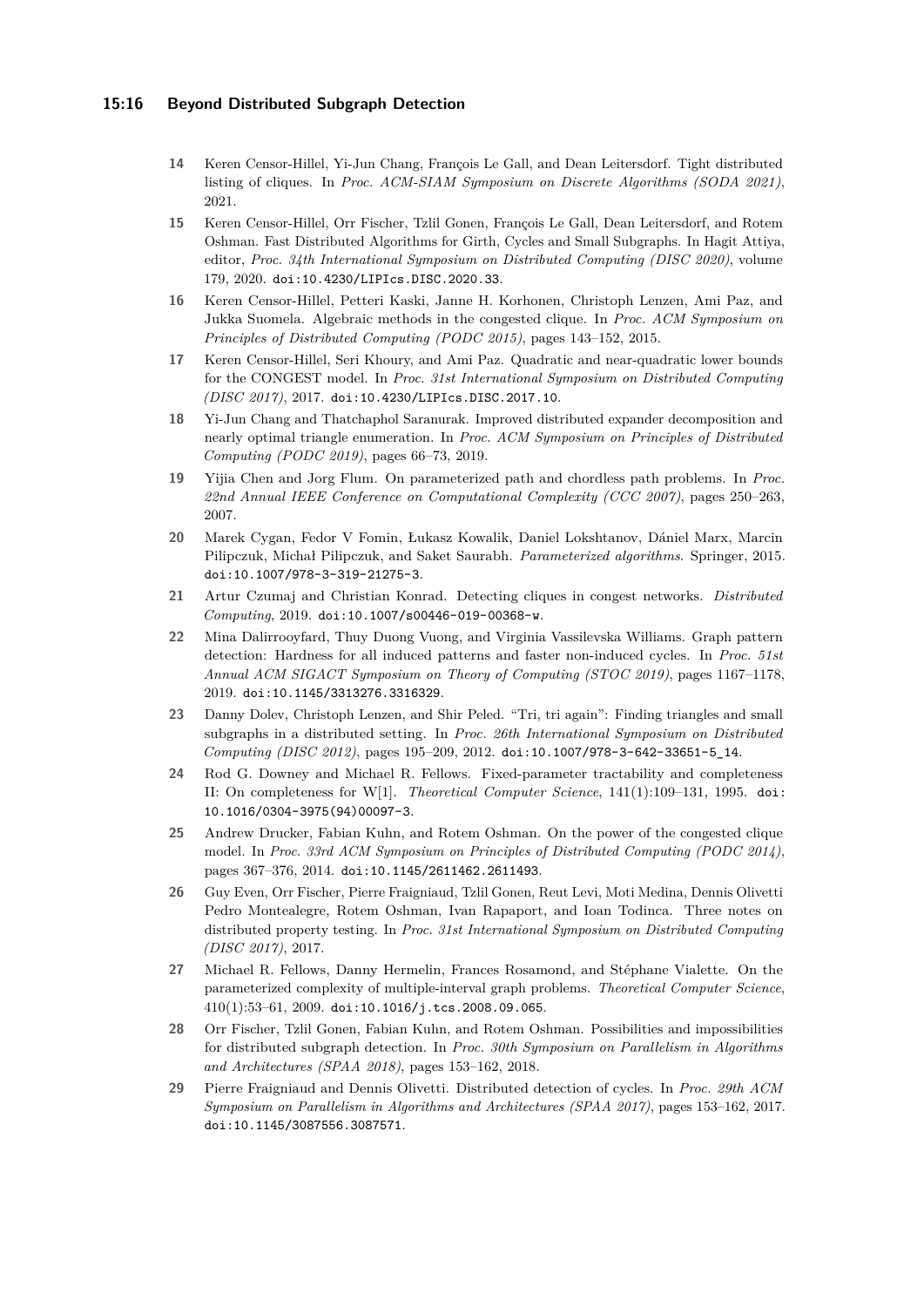- <span id="page-16-5"></span>**30** Silvio Frischknecht, Stephan Holzer, and Roger Wattenhofer. Networks cannot compute their diameter in sublinear time. In *Proc. 23rd Annual ACM-SIAM Symposium on Discrete Algorithms (SODA 2012)*, 2012.
- <span id="page-16-12"></span>**31** Mohsen Ghaffari and Ali Sayyadi. Distributed arboricity-dependent graph coloring via allto-all communication. In *Proc. 46th International Colloquium on Automata, Languages, and Programming (ICALP 2019)*, 2019.
- <span id="page-16-0"></span>**32** Janne H. Korhonen and Amir Nikabadi. Beyond distributed subgraph detection: Induced subgraphs, multicolored problems and graph parameters, 2021. [arXiv:2109.06561](http://arxiv.org/abs/2109.06561).
- <span id="page-16-2"></span>**33** Janne H. Korhonen and Joel Rybicki. Deterministic subgraph detection in broadcast CON-GEST. In *Proc. 21st International Conference on Principles of Distributed Systems (OPODIS 2017)*, 2017. [doi:10.4230/LIPIcs.OPODIS.2017.4](https://doi.org/10.4230/LIPIcs.OPODIS.2017.4).
- <span id="page-16-6"></span>**34** Janne H. Korhonen and Jukka Suomela. Towards a complexity theory for the congested clique. In *Proc30th on Symposium on Parallelism in Algorithms and Architectures (SPAA 2018)*, pages 163–172, 2018.
- <span id="page-16-14"></span>**35** Eyal Kushilevitz and Noam Nisan. *Communication complexity*. Cambridge University Press, 1997.
- <span id="page-16-1"></span>**36** François Le Gall and Masayuki Miyamoto. Lower bounds for induced cycle detection in distributed computing. In *Proc. 32nd International Symposium on Algorithms and Computation (ISAAC 2021)*, 2021. [arXiv:2110.00741](http://arxiv.org/abs/2110.00741).
- <span id="page-16-13"></span>**37** Jason Li. Distributed treewidth computation, 2018. [arXiv:1805.10708](http://arxiv.org/abs/1805.10708).
- <span id="page-16-8"></span>**38** Burkhard Monien. How to find long paths efficiently. *North-Holland Mathematics Studies*, 109:239–254, 1985.
- <span id="page-16-11"></span>**39** Jaroslav Nešetřil and Svatopluk Poljak. On the complexity of the subgraph problem. *Commentationes Mathematicae Universitatis Carolinae*, 26(2):415–419, 1985.
- <span id="page-16-16"></span>**40** Krzysztof Pietrzak. On the parameterized complexity of the fixed alphabet shortest common supersequence and longest common subsequence problems. *Journal of Computer and System Sciences*, 67(4):757–771, 2003. [doi:10.1016/S0022-0000\(03\)00078-3](https://doi.org/10.1016/S0022-0000(03)00078-3).
- <span id="page-16-15"></span>**41** Alexander A. Razborov. On the distributional complexity of disjointness. *Theoretical Computer Science*, 106(2):385–390, 1992. [doi:10.1016/0304-3975\(92\)90260-M](https://doi.org/10.1016/0304-3975(92)90260-M).
- <span id="page-16-4"></span>**42** Atish Das Sarma, Stephan Holzer, Liah Kor, Amos Korman, Danupon Nanongkai, Gopal Pandurangan, David Peleg, and Roger Wattenhofer. Distributed verification and hardness of distributed approximation. *SIAM Journal on Computing*, 41:1235–1265, 2012. [doi:](https://doi.org/10.1137/11085178X) [10.1137/11085178X](https://doi.org/10.1137/11085178X).
- <span id="page-16-3"></span>**43** Sebastian Siebertz and Alexandre Vigny. Parameterized distributed complexity theory: A logical approach. *arXiv preprint*, 2019. [arXiv:1903.00505](http://arxiv.org/abs/1903.00505).
- <span id="page-16-17"></span>**44** Virginia Vassilevska. *Efficient algorithms for path problems in weighted graphs*. PhD thesis, Carnegie Mellon University, 2008.
- <span id="page-16-9"></span>**45** Ryan Williams. Finding paths of length  $k$  in  $O^*(2^k)$  time. *Information Processing Letters*, 109(6):315–318, 2009.
- <span id="page-16-10"></span>**46** Raphael Yuster and Uri Zwick. Finding even cycles even faster. *SIAM Journal on Discrete Mathematics*, 10(2):209–222, 1997.

# <span id="page-16-7"></span>**A Induced short paths**

Induced paths with two edges can be detected in  $O(1)$  rounds, in contrast to the situation with e.g. triangle detection. The proof follows the centralized algorithm of Vassilevska [\[44\]](#page-16-17).

▶ **Theorem 27.** *Given a graph G on n nodes, detecting an induced path of length 2 on G can be done in O*(1) *rounds in the broadcast* CONGEST *model.*